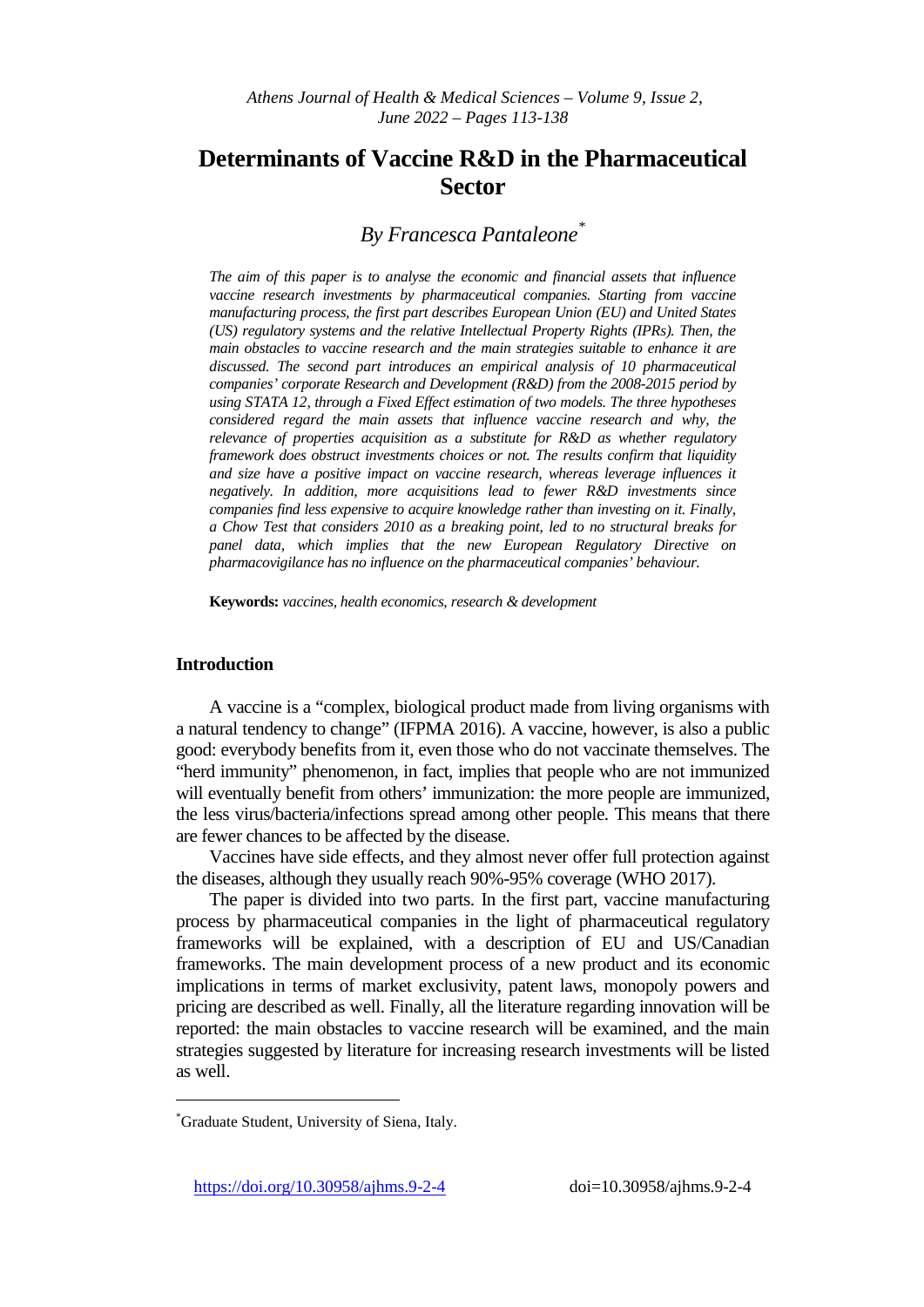The second part will include an in-depth analysis of the pharmaceutical companies' corporate R&D, with a focus on finding a way to assert the impact of pharmaceutical regulation on R&D. An empirical model will be used to assess factors affecting vaccine R&D expenditure for ten of the most important pharmaceutical companies worldwide. More specifically, the aim of the paper is to extrapolate some core hypotheses, if they are testable with respect to dataset, and fit with some considerations made in the descriptive part. Although particularly interesting, the analysis of the relationships between innovation and organizations, or governments interventions, would be beyond the scope of this section; therefore, a more specific approach has been considered, starting from companies' point of view. It has been chosen to focus on R&D expenditure items as a unique dependent variable, to get few, but significant results.

Theoretically, the paper's investigation will be based on two models inspired by Eger and Mahlich (2014) and Lee and Choi (2015), as in their research they have directly analysed pharmaceutical companies as well as research and development expenditures, both compared to the same theoretical frameworks. Thus, as there is a connection between the two studies, they yielded similar results and considered similar control variables as well. The main difference lies in the fact that one study relates research with sales, splitting them into different sectors to determine their impact individually, while the other is more focused on pharmaceutical companies' corporate assets.

The core of the research is to investigate and analyse how different economic and financial factors affect pharmaceutical companies' decisions to invest in vaccine research, by reviewing panel data of 10 big pharmaceutical companies from 2008 to 2015. Two models have been analysed through Fixed Effect estimation.

The overall interpretation of the results related to the paper's research is that the vaccine industry does not behave differently from other pharmaceutical sectors: the economic and financial assets, in fact, consider influence vaccine research as well as overall pharmaceutical research. Corporate finance heavily affects R&D investment choices: the company must be able to grow to obtain an overall profitability in sales. It is also required that it is very stable and has enough liquidity to cover its net debt. Plus, the company must be able to benefit from the coverage granted by the Data Protection and Market Exclusivity to cover (at least partially) the costs related to research projects; otherwise, once the coverage period has expired, the overall sales will no longer be sufficient to cover their R&D costs. Moreover, other pharmaceutical companies will start to produce generic drugs and sell them at lower prices so that competition will increase, and, as a result, individual profits from the "innovator" company will fall. Therefore, to fight information asymmetry, the company must be also able to hire and train specialized employees for obtaining additional know-how and technological innovation, which will be helpful to create new chemical entities and new products (Katz 2007). Therefore, the company may face any manufacturing difficulties linked to the core of the research and deal with the requests from regulatory authorities. Seemingly, the regulatory system does not directly affect R&D, even though this is an open issue deserving further investigations.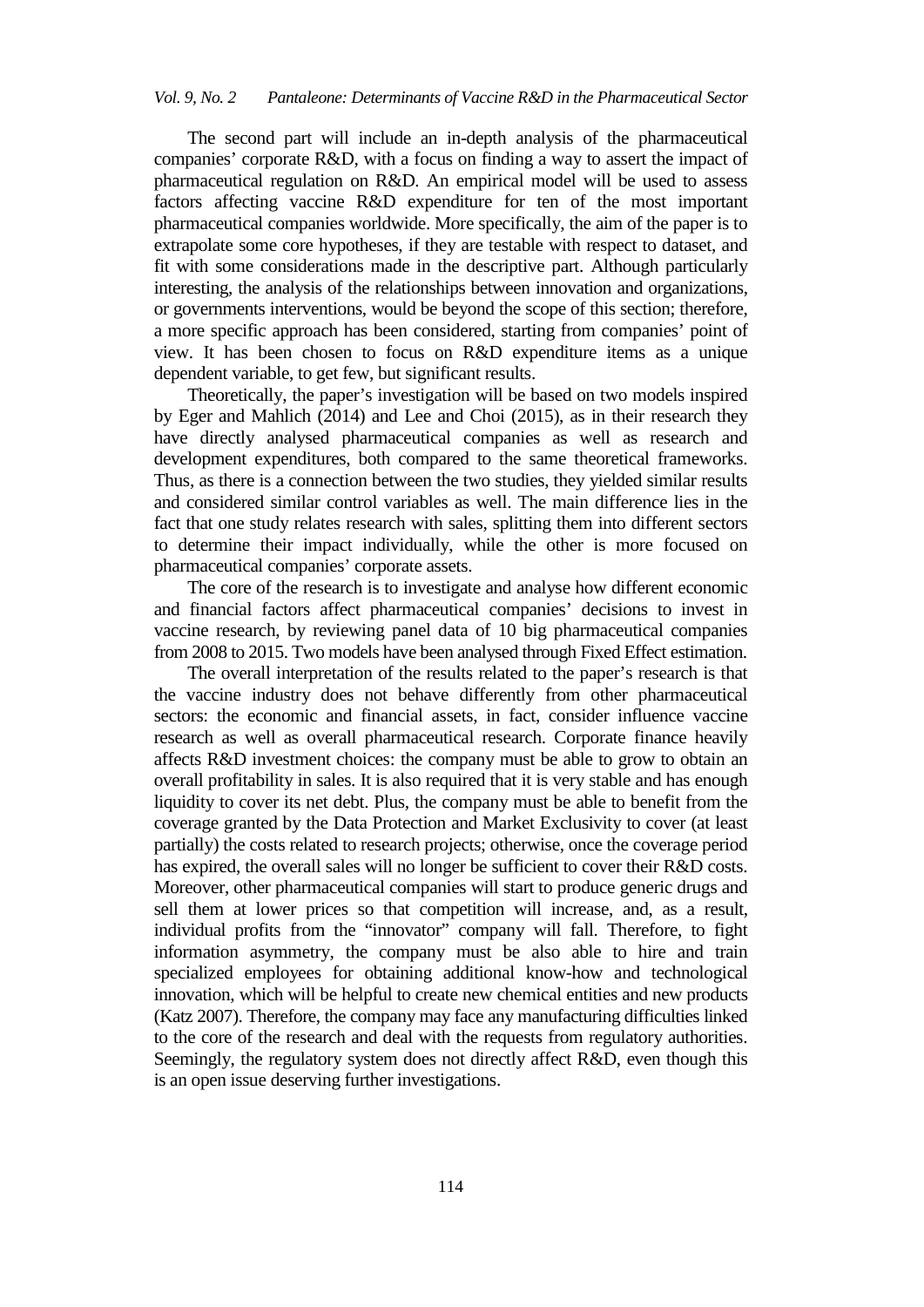In addition, there is also the aim of determining whether pharmaceutical legislation has a direct impact on R&D expenditures or not. A Chow Test will be conducted on structural break of both models for the same period, to determine whether the coefficients and the regression are stable or not. Moreover, a new control variable – Acquisition Costs – has been included in the regressions, to check its importance with respect to R&D expenditures.

## **Literature Review**

j

#### *European Regulatory Framework*

The European directive has been changed and improved several times. The first harmonization attempt dates to 1965, with the European Economic Community's (EEC) Directive of 26/01/1965. This document states that pharmaceutical products need to receive an official authorization before entering the market, thus matching exactly the European Economic Community's principles of market liberalization and protection of human rights, along with public health rights and drug marketing rules. Those criteria are still at the roots of the subsequent pharmaceutical directives and laws.

Ten years later, the authorization process has improved by a multistate procedure and a single, official European committee. In 1983, the committee selected some key points which a product needs to comply with to get the authorization. The 1987 and 1989 directives introduced a new committee with the aim of giving a pre-authorization for the product before the applicant's submission. Moreover, the "Guidelines on Good Manufacturing Practices" were attached to the marketing authorization's pipelines. One of the major innovations the 1993 Directive brought about was the creation of The European Medicine Agency (EMA) aimed at evaluating applicants' dossiers. Besides, it introduced a new centralized procedure for pre-marketing pharmaceutical authorizations. Three years later, this procedure was also supported by a centralized post-marketing authorization procedure. After the introduction of clinical tests guidelines in 2001 which will be changed again in  $2014<sup>1</sup>$  $2014<sup>1</sup>$  $2014<sup>1</sup>$ , in parallel to Directive 2004/27. Those changes hit the "body" of the law, by covering the most important rules and adding new ones. More specifically, they introduced: new rules for the generic products approval; specific rules for "biosimilars"; the scope of the centralized procedure was extended; a thorough explanation of legal standards for marketing authorizations was provided; more information to patients and on marketing authorizations validity from a European member state were introduced. On business side, the changes solved, at least in part, some business flexibility issues, with faster approval processes and improved transparency, even though a stricter

<span id="page-2-0"></span><sup>&</sup>lt;sup>1</sup> Another major change occurred with the publication of four new sections of the Directive of 30/06/2004: the Regulation 726/2004, concerning the centralized procedure; the Directive 2004/27 that modifies the Code for Medicines for Human Use; the new regime for traditional herbal medicinal products embedded in the Directive 2001/83 and, finally, the changes aimed at Medicines for Veterinary Use – Directive 2001/82.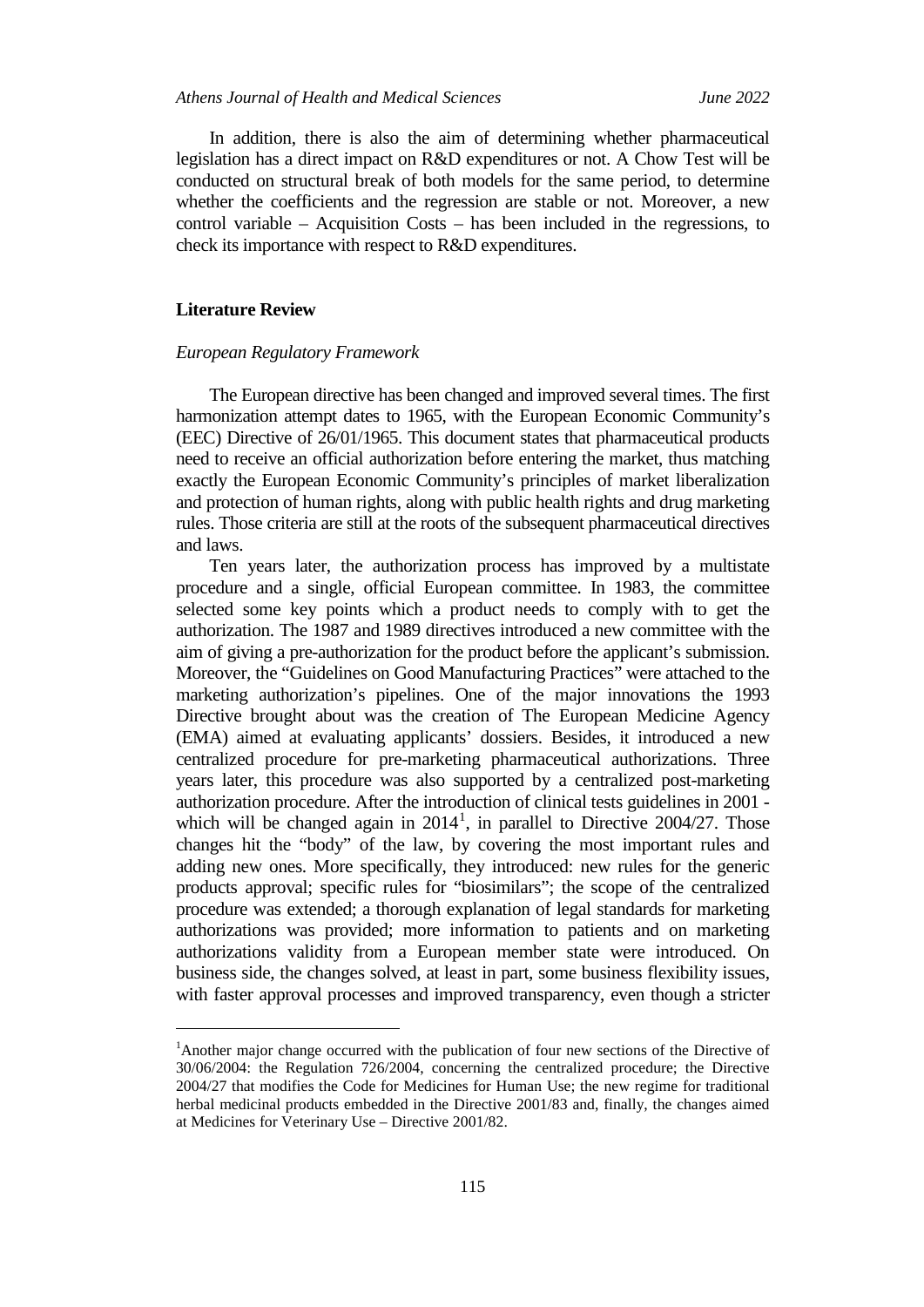pharmacovigilance process was introduced. Greater support for Small and Medium Enterprises (SMEs) was secured as well. Some changes affected the "technical" side only, but others notably modified the pharmaceutical framework, such as the improved role of the centralized procedure: for the first time, in fact, the European Union could apply financial penalties for infringements. Currently, the latest dispositions include:

- The regulatory components, made of guidelines and directives.
- A detailed pipeline on manufacturing processes.
- A detailed pipeline for marketing authorization and input into the market of a drug; this also refers to the submission of the dossier that will be explained below.
- The guidelines for conducting quality, safety and efficacy tests.
- A detailed guideline on pharmacovigilance.

Pharmacovigilance and increased transparency towards the public domain are crucial topics as well. Moreover, under this new Directive, the marketing authorization seems to be more related to a public health issue than to an inter-firm asset of the pharmaceutical company: as it regards everyone, in fact, it is more likely that it would be managed by a regulator who is external to the company.

## *Pharmacovigilance Framework*

Certainly, a harmonized regulatory system involved less efforts for obtaining know-how information related to the development process, more safety for new products marketing and more transparency among Countries. The latter effect is also enhanced by several IT systems, which also improve knowledge exchange.

Today the regulatory system involves 31 Member States of the European Economic Agreement (EEA), the European Medicines Agency (EMA) and the European Commission, connected through a network based on the exchange of information – mostly, reporting newest side effects of some drug introduced in their market, clinical trials, or manufacturing insights. However, it is also true that other states, which are not official members of European regulatory system, follow European directions in setting their own authorization process and even though some details are very different, the results are quite almost the same. The European regulatory framework is structured with clear and equally fundamental steps.

#### Dossier Presentation and Marketing Authorization

The first phase involves a procedure that might affect only some European countries or all of them; it can be therefore "decentralized", "by mutual recognition" or "centralized". It regards the application for the authorization, which implies a dossier filling-in, to be performed using the Common Technical Document format (CTD). The dossier can be submitted in one single set, which is called "Stand Alone Procedure", or in a "Consolidated" fashion. CTD has a pyramid-like structure<sup>[2](#page-3-0)</sup>.

j

<span id="page-3-0"></span> ${}^{2}$ Art. 10c of the Directive 2000/83.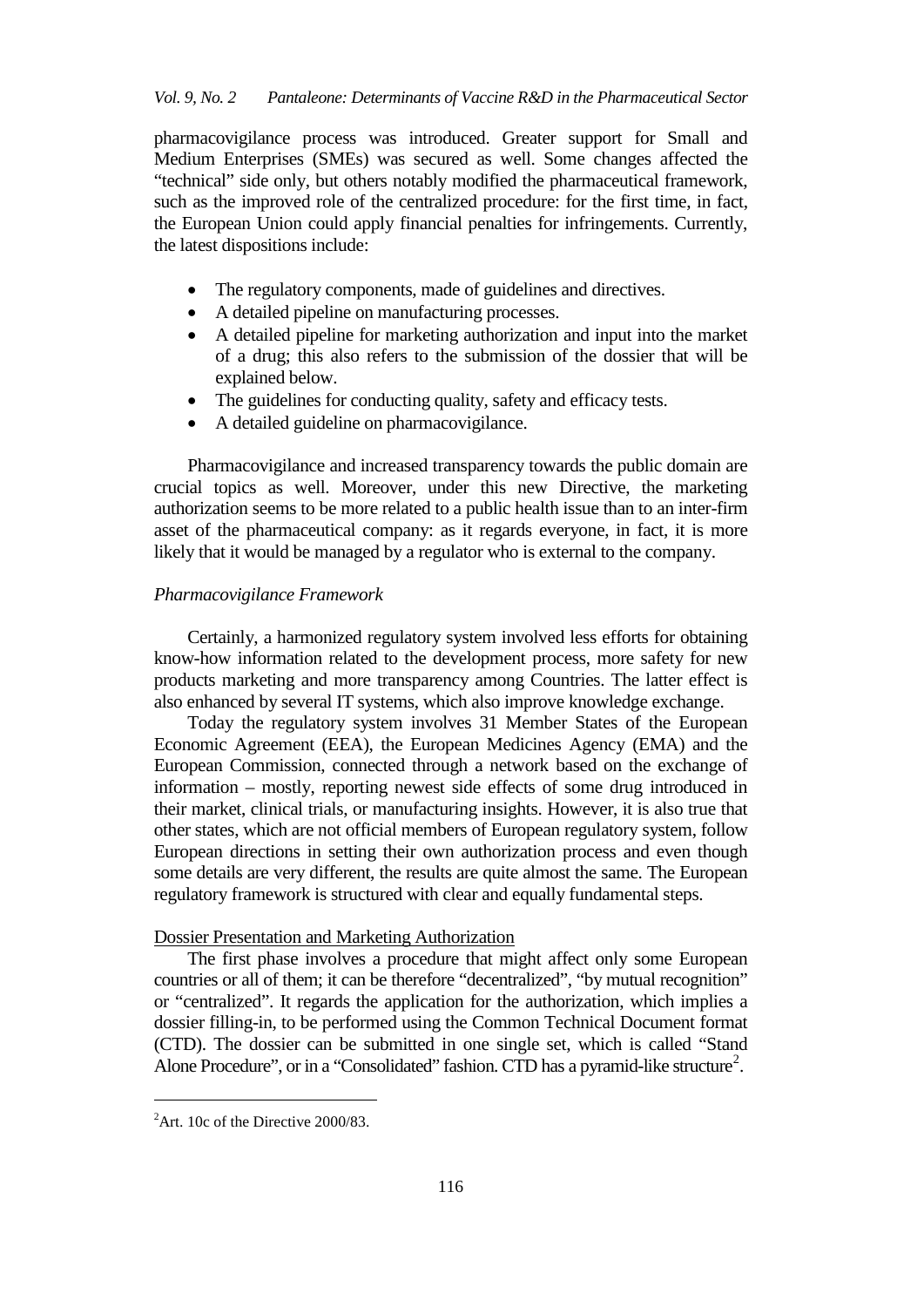On the top we find the first module, which is not in CTD format and contains regional information apt to manage the application for a new product authorization. This section includes: Manufacturing Licenses (ML) and manufacturers' Good Manufacturing Practice certificates (GMPc), attesting that the manufacturing facilities are in compliance with the international standards on the medicinal product's quality; Quality Expert reports (modules 1.4.1, 1.4.2, 1.4.3) providing a signed declaration by quality, pre-clinical and clinical experts on the product's quality, safety and efficacy; Risk Management Plan, Pharmacovigilance System (modules 1.8.2 and 1.8.1) and Environmental Risk Assessment (1.6), which details all rules and processes followed by the company with reference to Pharmacovigilance and the risks associated with the environment; Summary of Product Characteristics (SmPC), Labelling and Package leaflet (PIL) and the relative mock-ups, aimed at distribution and counselling aimed at patients (PIL) or physicians (SmPC).

The second section contains pre-clinical, clinical and quality overviews and summaries in tabular format. Module 3 is the chemical-pharmaceutical section, and it includes all the technical/quality details of the drug along with its manufacturing process (manufacturers, manufacturing process flow diagram and description, validation, quality control, specifications, stability data etc…). This information is strictly confidential and usually legally safeguarded.

The Drug Master File (DMF) is a document containing all detailed information about the drug manufacturing process, i.e. an "extended" and detailed version of the module 3. To consult the DMF, the authority, requests the applicant a "letter of access", which is usually attached to the dossier: by doing so, the authority has free access to this file and can compare this extended version to the short one provided by the applicant (module 3) in order to verify the exact correspondence of the manufacturing process (European Commission, 2001 directive).

In addition to this, the applicants often ask for a "Certificate of Suitability" (CeP or CoS) from the European Directorate for the Quality of Medicines & Health Care (EDQM), the successor of European Pharmacopoeia and European Department for the Quality of Medicines (European Commission 2001). This institution has the task of monitoring the public health by checking both drug and the quality standards application. This document is therefore an extra quality standards certification, which obviates the need to submit the letter of access to the DMF attached to the module 3 of the dossier.

The fourth and fifth sections regard all pre-clinical and clinical tests conducted on the product, which differ from those carried out in United States or in other regulatory systems. In Europe, these tests are in fact based on the European Pharmacopoeia, while the US has its own pharmacopeia (US PI). Pharmacopeia are huge textbooks containing complete sets of technical, administrative and chemical directions concerning many topics, including drug development and quality & safety checks.

Once the application is submitted, the dossier is evaluated by the authority. The aim is to analyse quality, safety and efficacy standards as well as to assess risk-benefit ratio for that product, which must be positive. They also verify whether the pre-clinical and clinical tests comply with Good Laboratory Practices and Good Clinical Practices standards. In cases of vaccines' marketing authorization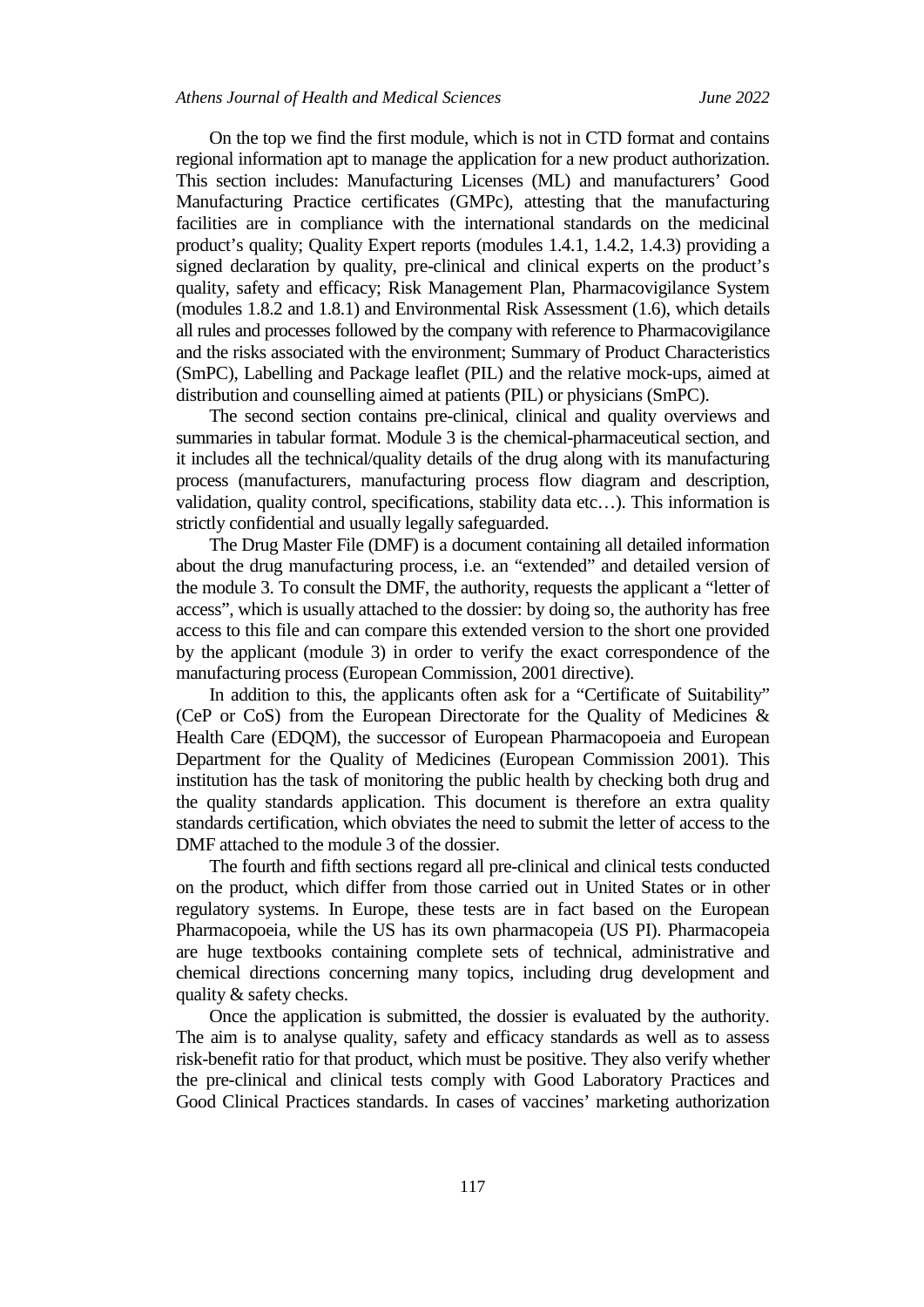applications, the authority also evaluates the percentage of paediatric population that needs to be immunized in order to send this report – previously approved by the applicant - to the European Medicine Agency in form of clinical development plan. Finally, if all these processes have a positive outcome, the applicant receives the Marketing Authorization (MA) for the product, which legally allows its marketing. However, for biological products (like vaccines) some additional steps need to be implemented before.

## Registration

- Centralized procedure: the applicant submits a single dossier to EMA. Following this procedure, the Marketing Authorization allows the company to market the product in all 31 European Member States. For some categories of products (including vaccines), duly listed in the Annex of the Regulation 726/2004, the Centralized procedure is mandatory (European Commission, 1984).
- Mutual recognition procedure: this procedure is based on the mutual recognition, by Member State(s) concerned, of a national marketing authorization granted by the Member State of reference.
- Decentralized procedure: for medicinal products not falling within the centralized procedure's mandatory scope, the applicant may request one or more concerned Member State(s) to approve a draft assessment report, a summary of product characteristics, labelling and package leaflet as proposed by the chosen reference Member State.
- National procedure: the applicant requests the marketing authorization for one Member State only.

## Quality Assessment

j

As mentioned above, in case of vaccines, after marketing authorization an additional quality check is required. With chemical-pharmaceutical products, this check is made by the applicant him/herself only but in case of biological drugs, the control is performed also by a European control laboratory always according to the directives contained in the European Pharmacopeia and in the EDQM.

In order to market the registered drug, for every batch produced the applicant must send to the Authorities a Marketing Information Form  $(MIF)^3$  $(MIF)^3$  along with a Batch Release.

Marketing Information Form is a document that the applicant needs to fill and send to the Member State where the product is going to be marketed, along with the Batch Release On the other hand, the Batch Release is a certificate issued by a certificated European laboratory following a double-check on the product quality standards. The quality tests conducted on the product are the same as those reported in the dossier (module 3) and performed by the company itself before the Batch Release: for this reason, the European laboratory's results must confirm those reported in the Certificate of Analysis provided by the applicant along with the commercial lots. Quality controls can be implemented as follows:

<span id="page-5-0"></span> $3$ (MIF template is provided in Annex IV of the Guideline on Control Authority Batch Release).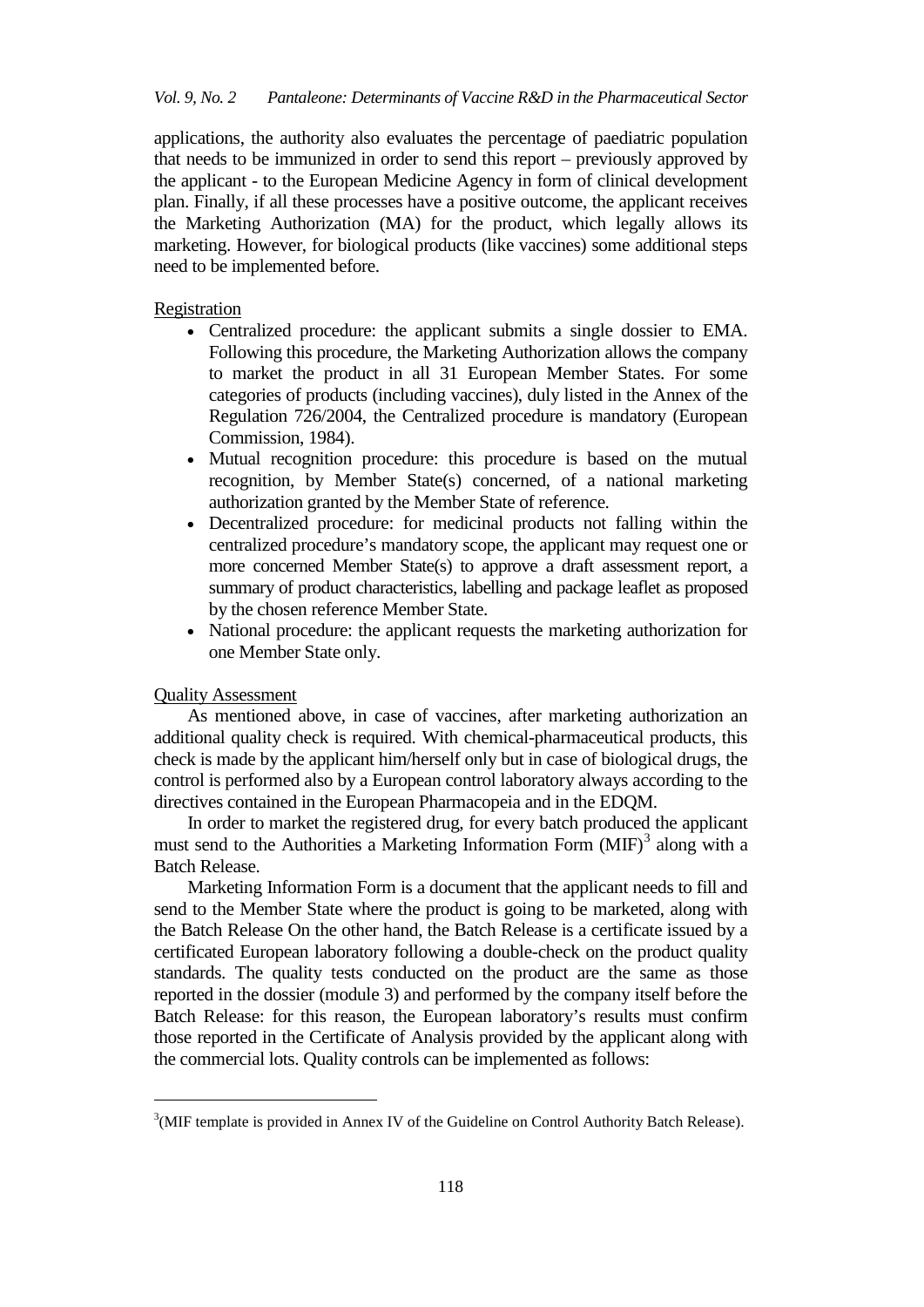- In-house methods: not following the European Pharmacopeia. These methods are developed by the applicant in its own facility, and in this case the company must provide the European laboratory with the internal Standard Operating Procedures, including methods' description and results;
- European Pharmacopeia following the methods described in the European pharmacopeia monographs<sup>[4](#page-6-0)</sup>.

## Pharmacovigilance

This part of marketing authorization is probably the most important in terms of practice and health care. On a regular basis, authorities perform Pharmacovigilance inspections at pharmaceutical companies<sup>[5](#page-6-1)</sup>. This step is crucial: in fact, although many clinical studies have been conducted, it is also true that they refer only to a limited number of subjects, whereas after its marketing the drug will be administered to thousand and billions of people of different ages, sexes, races and so on. Statistically speaking, several new variables can trigger the data.

Therefore, the company needs to constantly monitor and upgrade all the information about side effects and databases. For instance, they need to report those side effects that are particularly dangerous and can affect anyone: both company's people and citizens. These side effects are listed in the drug information sheet that also contains a section where citizens can report any kind of side effects directly to the manufacturing company.

Furthermore, the company must send to EMA a Periodic Safety Update Report, including a summary of data relevant to medicinal product's benefits and risks, a scientific evaluation of the risk-benefit balance and all data relating to the sales volume of the product, with the following frequency: every six months before the product's placement on the market, every six months during the first two years following market entry and once a year for the subsequent two years; finally, at three-yearly intervals thereafter.

A single assessment of Periodic Safety Update Reports (PSUSA) will be performed for medicinal products authorized in more than one Member State and for all medicinal products containing the same active substance or the same combination of active substances and for which a Union reference date and periodic safety update reports' frequency has been scheduled.

#### Additional Requirements

Additional requirements regard anything that needs to be done or has occurred after the product's registration and licensing.

This process involves many assets, such as follow-up measures, Post-Authorization Measures (PAM), Post-Authorization Safety Study (PASS), Post-Authorization Efficacy Study (PAES), ongoing stability studies, new trials on the

j

<span id="page-6-0"></span><sup>&</sup>lt;sup>4</sup>The aim here is to build a "bridge" between manufacturer and patients, so that other companies and applicants can rely on this process once they decide to invest in a new vaccine or other kinds of product. Finally, after the Marketing Authorization approval, the national regulatory agencies or EMA monitor the product development by regular inspections (European Commission 2001, art.111).

<span id="page-6-1"></span><sup>5</sup> European Commission 2001.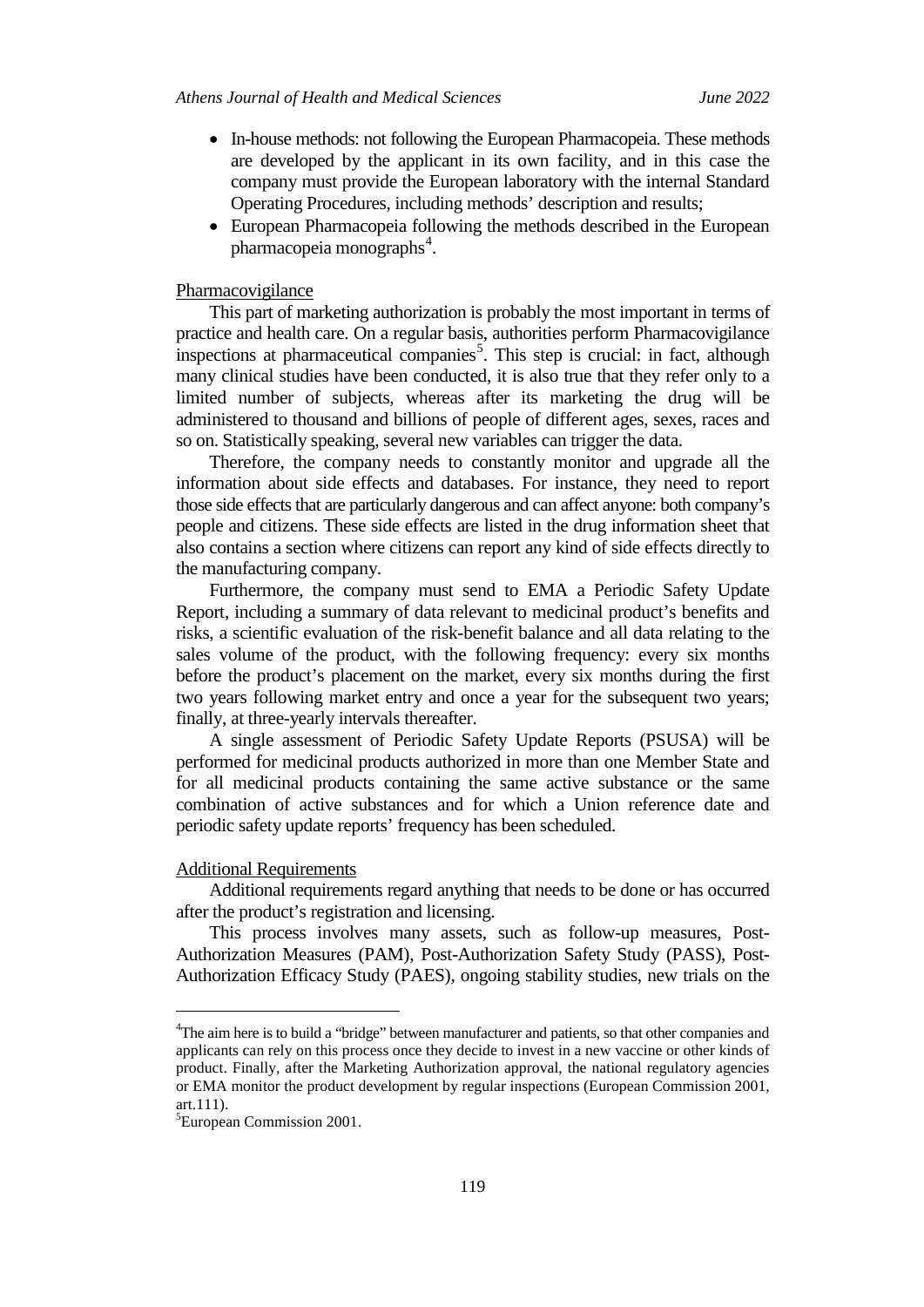population as well as any kind of variation to the previous marketing authorization<sup>[6](#page-7-0)</sup>.

## *USA and Canada*

Canada and USA share some similarities and some differences as well. First, it is important to remind that both their regulatory systems are deeply rooted in the English law: the first regulation  $-$  in the form of a bill approved by the English parliament – regarding the Bureau of Chemistry, the 1862 predecessor of Food and Drug, was created after a pharmacist of a small village poisoned more than 400 people, adding by mistake arsenic to a drug (Kurian 1998).

Canada enforced a similar law a few years later, in 1875, mostly due to alcohol's excessive use; it became a bill on its own in 1884, with the "Adulteration Act", which stated some standards related to pharmaceutical products' strength, quality and purity. Some other members of the Commonwealth followed the same principles, just like US: in the 1906 the first "Pure Food and Drug Act" was amended, which provided a products' regulation at national level. The Directive contained some black holes though thus it was later amended. The 1917 Sherley Amendment brought about a major change, which was nullified after some time due to certain sections that were considered fraudulent. In the 1937, also in US a tragedy like Thalidomide's in Germany occurred. Some companies produced liquid sulphanilamide that was marketed without any previous clinical trials, causing the death of more than 100 people. Following that accident, in 1938 the Congress approved "The Federal Food, Drug, and Cosmetic Act", which also introduced a big institution for the pharmaceutical regulatory system: The Food and Drug Administration (FDA). Replacing the previous New Drug Administration, the agency was established with the aim of ensuring that the marketing authorization would be issued only after checking the product's safety. Very similar to the European regulatory system, the US regulation required that several criteria should be respected, such as clinical and drug efficacy tests. However, the format was a bit complicated to understand and apply, so it was subject to many simplifications and adjustments.

Most of the time, American companies implemented their products' tests or manufacturing process in Canada, because this Country had less strict rules and regulation was not as rigorous as it was in the United States. In 1951, however, according to the latest changes in the Food and Drug Act, the Canadian government required that, in order to obtain marketing authorization, any new product should be submitted to the Food and Drugs Divisions of the Department of Health and Public Welfare, with the aim of "promoting and preserving the health, safety and well-being of all Canadians" (McMahon 1994), called also "Health Protection Board" (HPB). This department not only is comparable to the US FDA but has also some duties - including diseases and risk-benefit ratio monitoring, identification and control - - that belong to the US Environmental Protection Agency and Centre for

j

<span id="page-7-0"></span><sup>6</sup> European Commission 2008.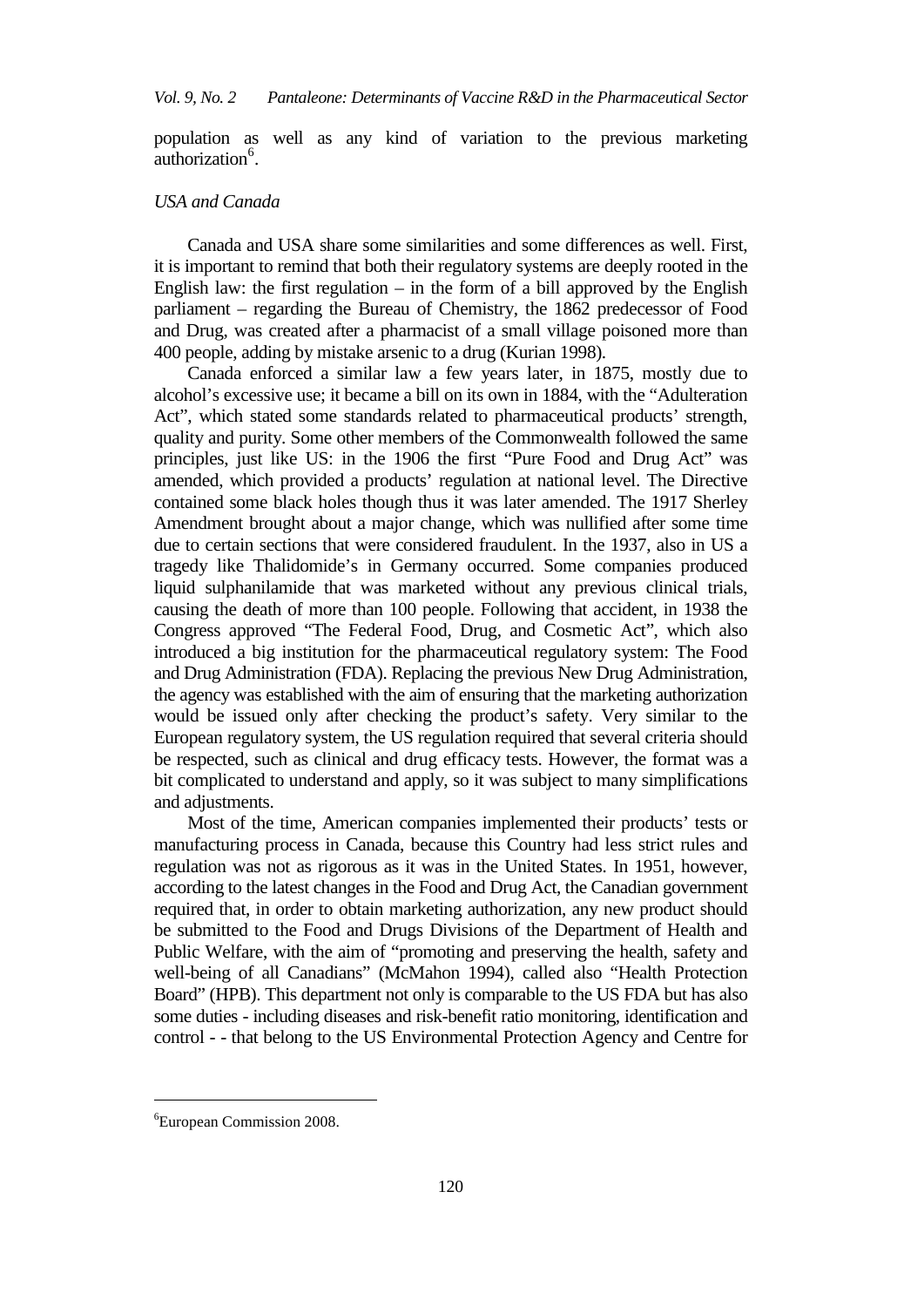Disease Control. Both FDA and HPB issue pipelines and information tools, GMP and report on clinical trials addressed to applicants and manufacturers.

After the Thalidomide tragedy, which also involved US and Canada citizens, the US government increased the FDA monitoring power and control (Kefauver-Harris Amendments 1962), along with the Good Manufacturing Practices definition. Usually, the GMP's rules are so strict and cost-demanding, that they constitute a true barrier for small companies that intend to develop a new product. This counterbalances the strict safety's requirement that USA pursue with the FDA. With this law, US government also created the New Drug Applications and Investigational New Drugs institutions, which are still operational today. Canada followed the US example, by re-arranging its own regulatory system in a very similar way.

The differences between Canada and US are based on different legal framework. The authorities involved in the pharmaceutical regulatory systems are different in relation to the different systems. It is also essential to bear in mind that those countries are guided by the Common Law, which implies both written and nonwritten rules. This system is quite different from the European Civil Law system. Although it may appear that the chief difference between the two law systems lies in the kind of product they monitor, this is not entirely true. Legally speaking, the Canadian Food and Drugs Act is a federal criminal law, and it regards every product sold on Canadian territory. This includes also foreign companies that have their products marketed in Canada. The US Food and Drug Administration is a federal law: it implies that if a product is entirely produced and sold in one country, that product falls within the local jurisdiction. However, this almost never happens, since the clause contained in the law states that if any items, such as ingredients or label, are distributed in different countries, that product is under FDA jurisdiction.

#### Pre-Clinical Phase

The sponsor, which usually is the manufacturer, sends the Notice of Claimed Investigational Exemption for a New Drug (IND) – in US – and the Investigational New Drug Submission – in Canada –, although US foreign clinical trials are not included in the document, which raised disputes among experts because other countries might not be aware of the side effects and other relevant information. Basically, with this document the applicant and the sponsor, i.e., the manufacturer, underline the safety and the efficacy of their product, by showing the results of their pre-clinical trials, the manufacturing process in detail, and how they want to proceed with the remaining tests. Especially for vaccines, this part may determine the rise and fall of the product, thus it is very important that the applicant submits the approval request when he/she has as many data as possible, in order to persuade the authorities to move to the clinical phase.

#### Clinical Phase

The applicant needs also to attach all the clinical trials conducted on the product and any information that FDA and HPB may judge relevant. In case of vaccines, the authorities are highly focused on ensuring the safety of the vaccines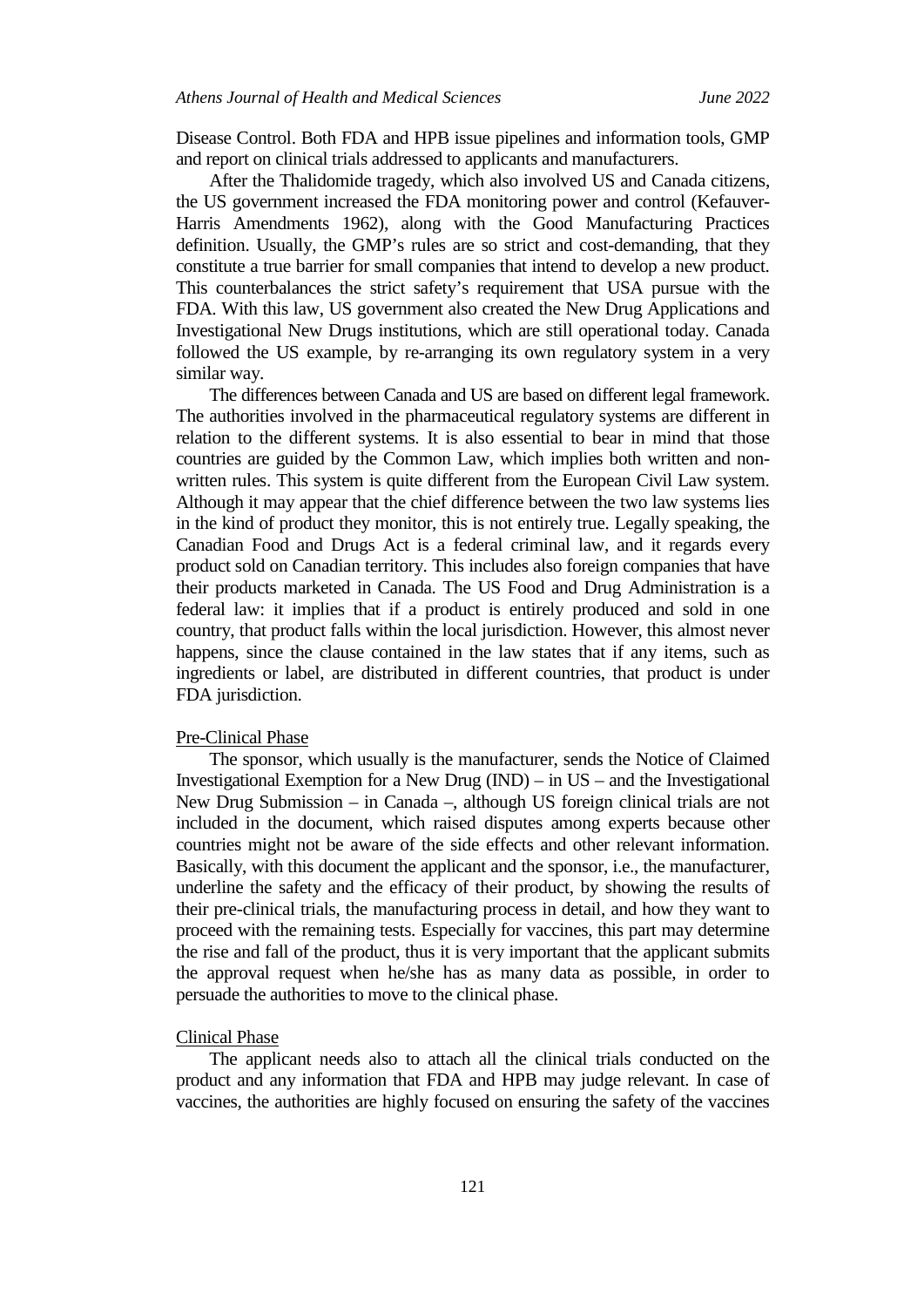they approve. More specifically, before the approval, FDA entrusts a community of scientists and experts with the task of personally analysing the vaccines effectiveness and quality. All this despite that the NDA documentation shows any details and trials conducted on it. They also inspect the applicant's laboratories, checking their manufacturing system and whether the GMP principles are complied with. In case of vaccines, lab tests always involve animal first: only when animal tests are 100% effective and safe and the test safety on humans has been proven, clinical trials are conducted on individuals, and volunteers are recruited. Even if the vaccine is aimed at children, tests are carried out on adults only.

#### Phase Agency Review

Once that the NDA and NDS are approved, the FDA and the HPB officially issue the marketing authorization for the drug. Then a period of strict effects' monitoring follows, where the companies are required to periodically send reports concerning side effects, additional requirements, additional tests or relevant discoveries, just as it happens with the European regulatory system.

As to vaccines, any kind of side effect not already included in the drug information sheet should be reported through the Vaccine Adverse Event Reporting System. The reports are monitored both by FDA and the Centres for Disease Control and Prevention: however, many side effects embedded in the VAERS might not be related to the vaccine, as they could have occurred after a vaccination period and reported by mistake for this reason. Scientists consider a new vaccines' side effect only after examining its causes, whether it could biologically be correlated to the vaccine or not and whether it would have occurred anyway, independently of the vaccination.

Also, the Advisory Committee on Immunization Practices has a major role in US, which includes medical and public health sectors' experts who have the task of providing vaccine-related technical comments and considerations, based on trials and side effects data evaluations.

#### Marketing Authorization Phase

In recent years, products' renewal timing has been considerably shortened in US. For cases FDA deems special, i.e., they need to be particularly monitored, the average renewal timing is nine months, whereas, for traditional cases, the average timing is nineteen months. In case of manufacturers with a reputation for appropriate manufacturing process and transparency, the average time can be reduced to fifteen months only. After that period, the drugs are still monitored but without involving further bureaucratic mechanisms.

On the other hand, before the latest law update, Canada had the slowest regulatory system for renewals: on average, it took thirty-four months for a drug to be renewed. Thankfully, this time span has been reduced due to the last changes in the Therapeutics Product Directorate. It is also important to remind that Canada allows "special" conditions for emergency cases as well as for drugs that can significantly improve the health status of many patients. This results in fast procedures and more flexibility.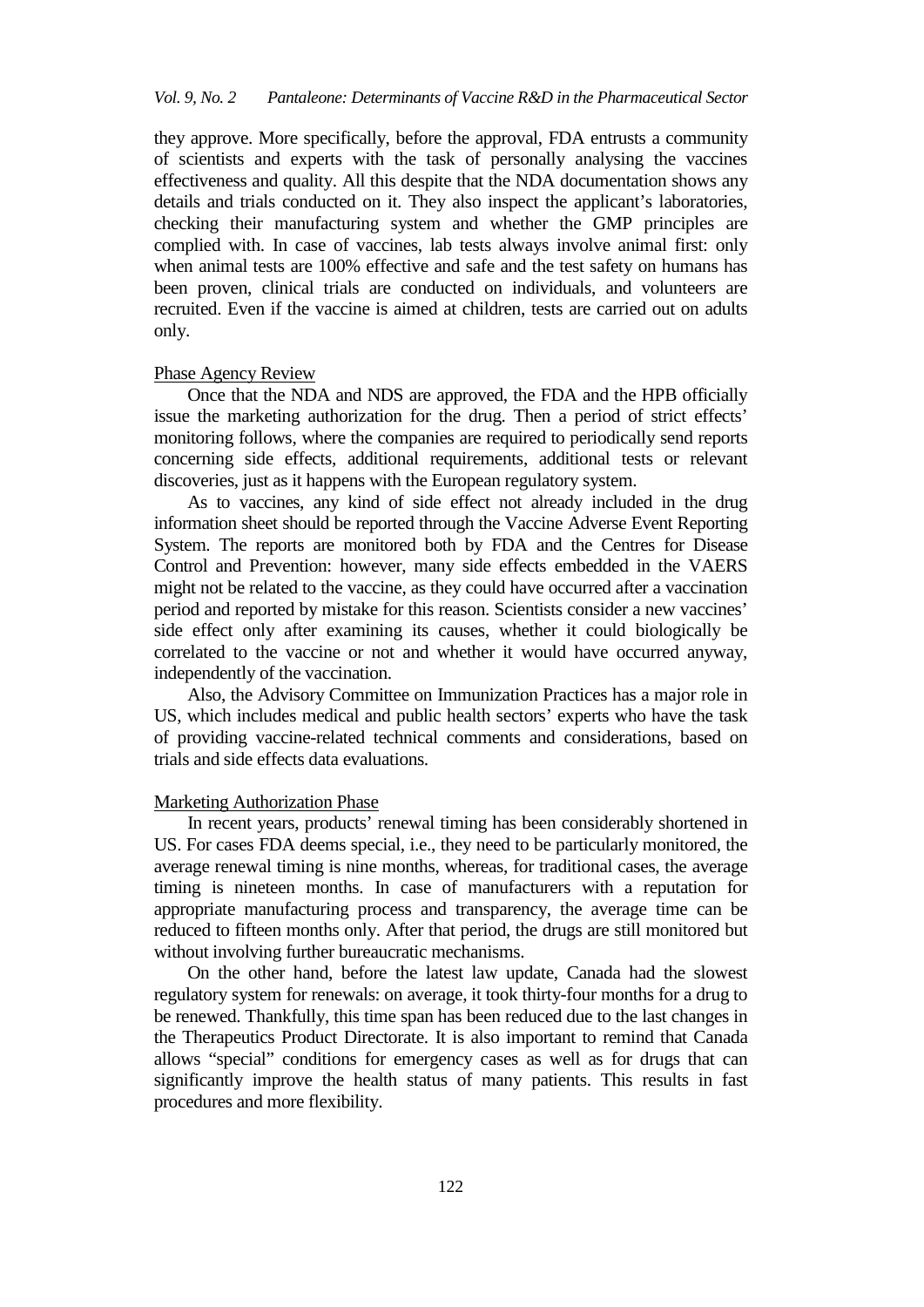Vaccines are almost never registered as equivalent drug. This is because an equivalent drug does not require to supply data for modules 4 and 5, since the original drug is well-established. Therefore, the authorization of an equivalent drug is obtained by providing only literature sources and then adding equivalency tests. However, vaccines are biological, not chemical-pharmaceutics products: thus, they do require clinical data. The earlier vaccines – from 60's – did not have this documentation, but over time the ministers of health and national regulations have become increasingly strict and demanding.

## *Barriers to Vaccine Research*

Although nowadays the market seems to value around \$24 billion, with an increase in the next years until reaching \$61 billion in 2020 (Oxfam 2021), the overall vaccine research is decreasing so far. From 1967 to 1980 in US, the companies involved in vaccine research sector reduced from 26 to 17. This is almost 50% less in only 13 years (Douglas and Samant 2018). Thanks to external organizations like GAVI or Bill and Melissa Gates foundations, vaccine research gained a little more relevance in the business sector of pharmaceutical companies, although this also led to an increase in terms of pricing.

There are two main factors which need to be taken into considerations for a proper R&D analysis of vaccine sector. The first is that nowadays vaccine sectors are becoming more and more a *niche* sector: there are many big and wealthy pharmaceutical companies, but very few of them rather invest in vaccines. Novartis, for instance, has sold all his vaccines to GSK in the previous year; they only kept the "flu vaccine" sector with all the related products. This decision has been taken considering the R&D expectations on vaccine research, by estimating the perspectives from the percentage of vaccine sales with respect to overall sales. Since most of the time they do not exceed 10% of overall sales, vaccine sector is often cropped out, or it might get less attention than the others. COVID-19 even worsened the situation, making very difficult to find sponsorships for clinical trials and with modified clinical trials protocols (Sawad and Turkistani, 2021). COVID-19 exposed the fragility of the industry which had to rush towards a development of a vaccine for a totally new disease. The lack of funds in research led governments to pay big amount of fundings to find a formula for an efficient COVID-19 vaccine (Torreele 2020).

Secondly, despite the huge net value of the pharmaceutical companies, vaccine research represents only a small percentage of the overall R&D expenditures. Moreover, even though those companies who are still active in the market are keeping their expenses almost stable, or even higher than the previous years, the number of NCEs has been drastically decreasing. Forty percent of worldwide drug produced between 2009 and 2017 did not repay the sales forecasts in the first two years (Mlika et al. 2020).

One of the reasons could have logistic sources: the process for registering a drug is very long and complicated. Most of the times, people who suffer from those kinds of diseases do not have time to wait for the usual procedure of marketing authorization. Differently from what happened with COVID-19 vaccines, the WHO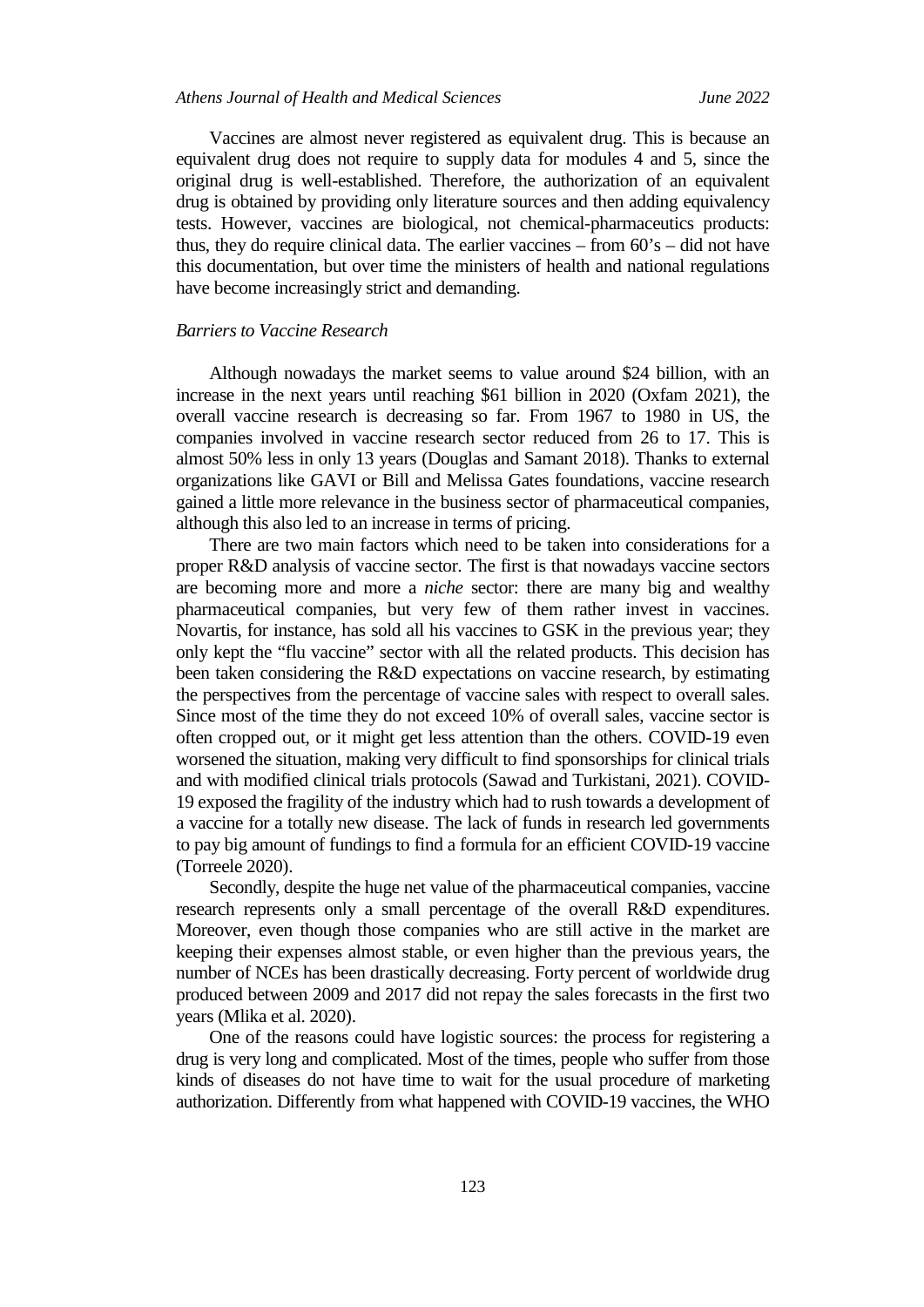pre-qualification, which is necessary for checking the quality and safety properties of the vaccines, usually requires around 200 days to be completed. It has been assumed that almost the half amount of the costs which needs for developing a drug, are those related to all the tests required from regulatory authorities.

Another obstacle is created by the companies indeed: most of the times, big companies rather focus on other sectors and they do not enhance the marketing authorization of drugs for vaccines; the duty to follow the long and complicated registration procedure is taken by companies which create equivalent drugs, after waiting for the timing of market exclusivity and patent protection derived from the originator ones.

Despite all these considerations, it is not clear whether regulatory systems have been influenced private research in positive or negative way, because it is very controversial to empirically verify the influence of regulatory systems on companies' R&D. The evolution of regulatory system has led to stricter and heavier controls on new drug approvals; while this might be positive from consumer side, since it grants more safety and effectiveness for patients, from supply side this means that the process of developing a new drug is even longer and more complicated than before. The prevalent opinion according to literature is that regulatory framework negatively affects the incentives to corporate research; while this could be true, it is also important to consider that this influence should not be overrated. Pharmaceutical regulation might be one of the causes for the fall of R&D research, but it seems hard to believe that innovation and corporate decisions are just guided by this constraint. This topic will be one of the core researches of the empirical analysis of this paper.

## *R&D Enhancing Strategies*

In the latest years pharmaceutical companies, especially the largest ones, have shown a new trend. According to Access to Medicine Index (2016), which drafts the most detailed and complete report on pharmaceutical companies, in 2016 the 67% of R&D projects concerning high-priority, low-incentive products have been implemented in partnerships. Most partnerships are built between companies and external sources, such as public institutions or no-profit organizations, but 14% of partnerships occur between pharmaceutical companies. Most corporations involve those products for which there would not be a market, or with low-incentives perspectives.

Partnerships allow pharmaceutical companies not only to haste the research process, by merging knowledge of both companies' portfolio but also to share the costs of research involved in the process-making. Moreover, it has been shown that they increase the number of projects under their R&D pipeline, along with sales revenues for both companies.

Another new trend consists in knowledge and R&D pipelines acquisition through product diversifications. The most important, latest case is Novartis-GSK acquisition. Novartis has recently sold a large portion of its portfolio (influenza vaccine excluded) to GSK, for USD 7.01 billion. On the other hand, GSK has enhanced its products portfolio, and its expected profits will be higher over the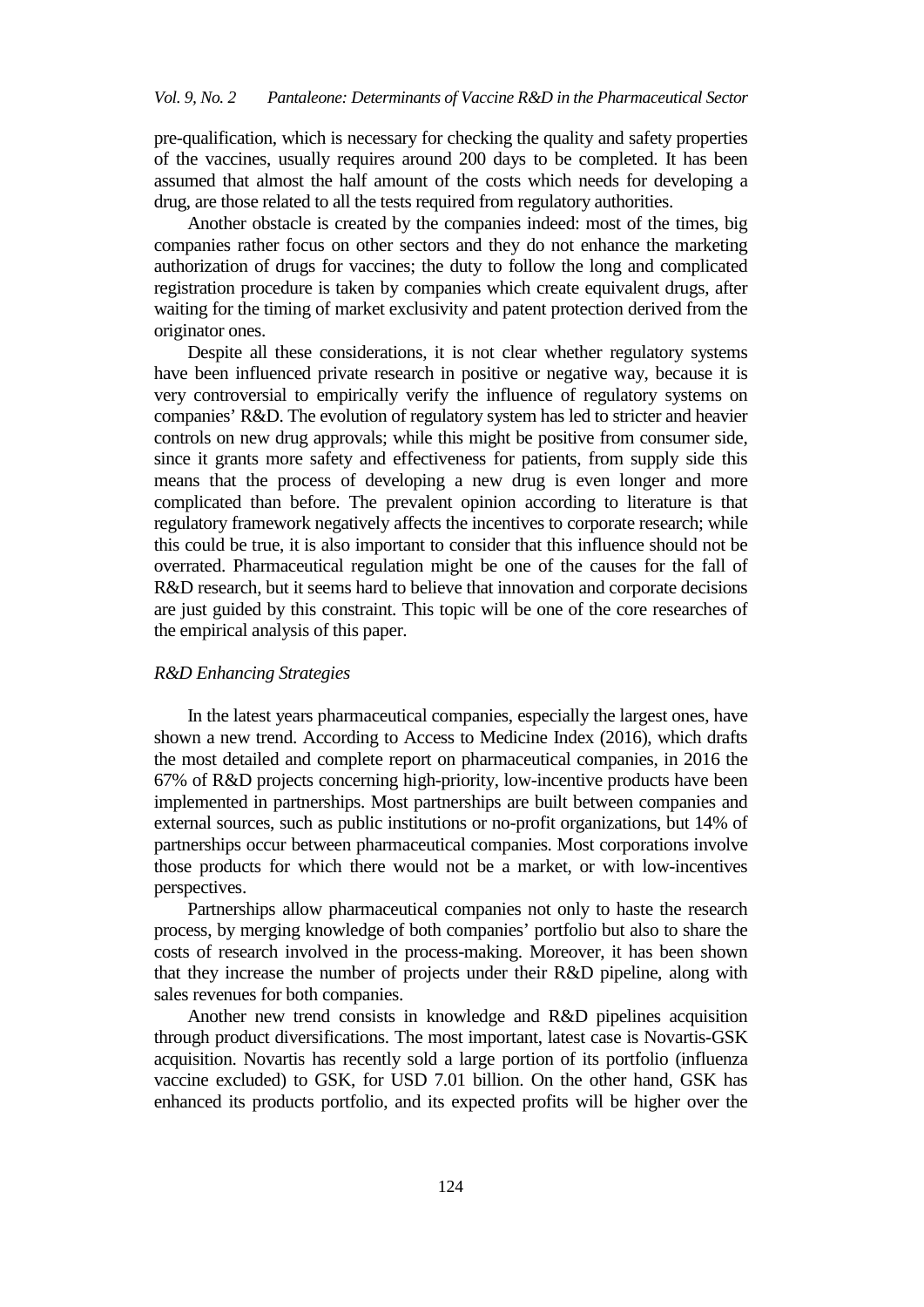next years. More specifically, GKS now has *Menveo* and *Bexsero* vaccines, both treating meningitis disease, which have been sold in 62 and 38 countries so far, respectively. The acquisition allowed both companies to increase their geographic area of relevance, especially in US, where Novartis had a strong relevance in relation to regulatory approvals.

Other kind of acquisitions usually occurs between large and small companies, in order to obtain cutting-edge technologies or new drugs products. Not only this is the main reason why pharmaceutical sector is becoming increasingly small, in terms of number of firms currently operating in the market, but it is also a consequence of the high barriers and products-making related costs. Only large companies can afford to invest so much in new R&D processes, and this is also why they are willing to obtain knowledge by acquisitions rather than relying on external incentives.

## **Empirical Analysis**

## *Hypotheses and Methodology*

Considering the research's purpose, three key hypotheses will be considered and analysed.

H1: Which are the vaccine development's determinants, and what are the relationships between those assets and vaccine research

The core of this hypothesis is to find out the main drug development's determinants and what is the relationship between the drug development intensity and variables that directly impact on the process. The new models will take into consideration some of the control variables used by the background models, by focusing on the ones that were considered as research investments' determinant. The purpose is to check the coefficients' sign and significance in relation to vaccine research, to see whether a difference between pharmaceutical research as a whole and its sub-sample vaccine research exists.

H2: Acquisitions have a negative impact on vaccine R&D

Following the tendency to broaden the framework, as literature and recent researchers have done, it was decided to include the "Acquisitions" variable with the purpose to detect whether it would impact on R&D investment decisions for pharmaceutical companies.

New empirical findings in literature suggest that there is an obvious connection between acquisitions and R&D expenditures. The innovation process might be more related to technological acquisitions rather than to formal R&D productivity, in terms of new machineries, researchers and knowledge acquisition. Recently, this has been partially confirmed by other authors, who showed that innovation process is pushed by new equipment's' supply (Mukoyama 2006). In the vaccine industry, for pharmaceutical companies Technological Acquisition might work as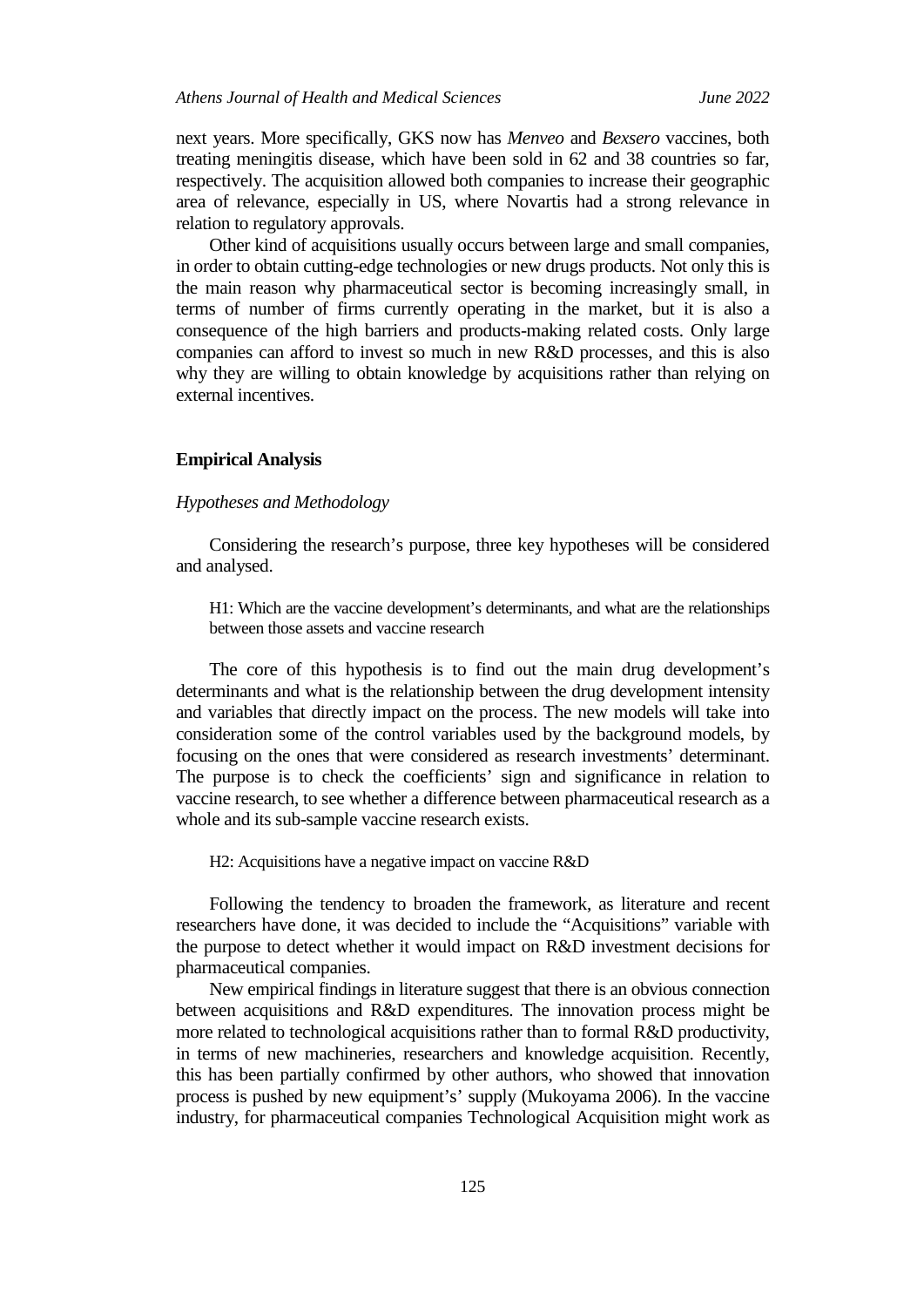a "substitute" of Research and Development, since pharmaceutical companies find less expensive to purchase the license or the whole in-process products from an external - usually smaller - company, rather than investing in research on their own. Therefore, a negative relation between acquisitions costs and Research and Development costs is expected: when companies decide to invest on acquisitions, they will rather spend less for their own R&D.

The cost-related "Acquisitions" is the variable included, as a comparison to research and development's costs. Acquisitions are associated with partial or total acquisitions of external companies or products, plants and equipment as well as other intangible assets.

H3: Testing for coefficients' stability suggests that regulation has no direct effects on vaccine R&D

Some part of the literature attributes a significant relationship between pharmaceutical regulation and research investments. What is crucial is that there is no way to directly analysing this relationship. The only way to do so is to rely on proxy variables, although there is a huge difficulty in determining that econometric variable which uniquely points to pharmaceutical regulation.

Thus, it has been decided to analyse the impact of pharmaceutical regulation by testing whether a difference in R&D investments in relation to some specific changes in European regulatory system does exist. This paper will test whether there is a difference in the regression compared to 2010. In 2010 some huge changes in Pharmacovigilance sector occurred, which strengthened the process to achieve greater safety and security for new drugs. The test will be made by using a Chow Test for structural breaks (Chow 1960). Since Chow Test only analyses whether a structural break occurs or not, the only plausible assumption is that Chow Test will check the stability or instability presence in regressions.

## Data and Indexes

The analysis covers 2008-2015 period. This period is largely determined by the availability of data regarding vaccine R&D expenditures. The analysis will be conducted on 10 pharmaceutical companies: Pfizer (2008-2015), Johnson & Johnson (2008-2015), Novartis (2008-2015), CSL Limited (2008-2015), Roche (2008-2015), Abbott (2008-2015), Astra Zeneca (2008-2015), Merck (2008-2015), Sanofi Aventis (2008-2010) which became Sanofi (2011-2015), Glaxo-Smith-Kline (2008-2015).

Data were collected from the companies' financial and annual reports. Some data concerning the number of employees per year were also collected by a website tool for data collection. All the indexes were converted in USD and expressed in millions of dollars.

Table 1 shows descriptive statistics for Model 1, whereas Table 2 shows descriptive statistics for Model 1.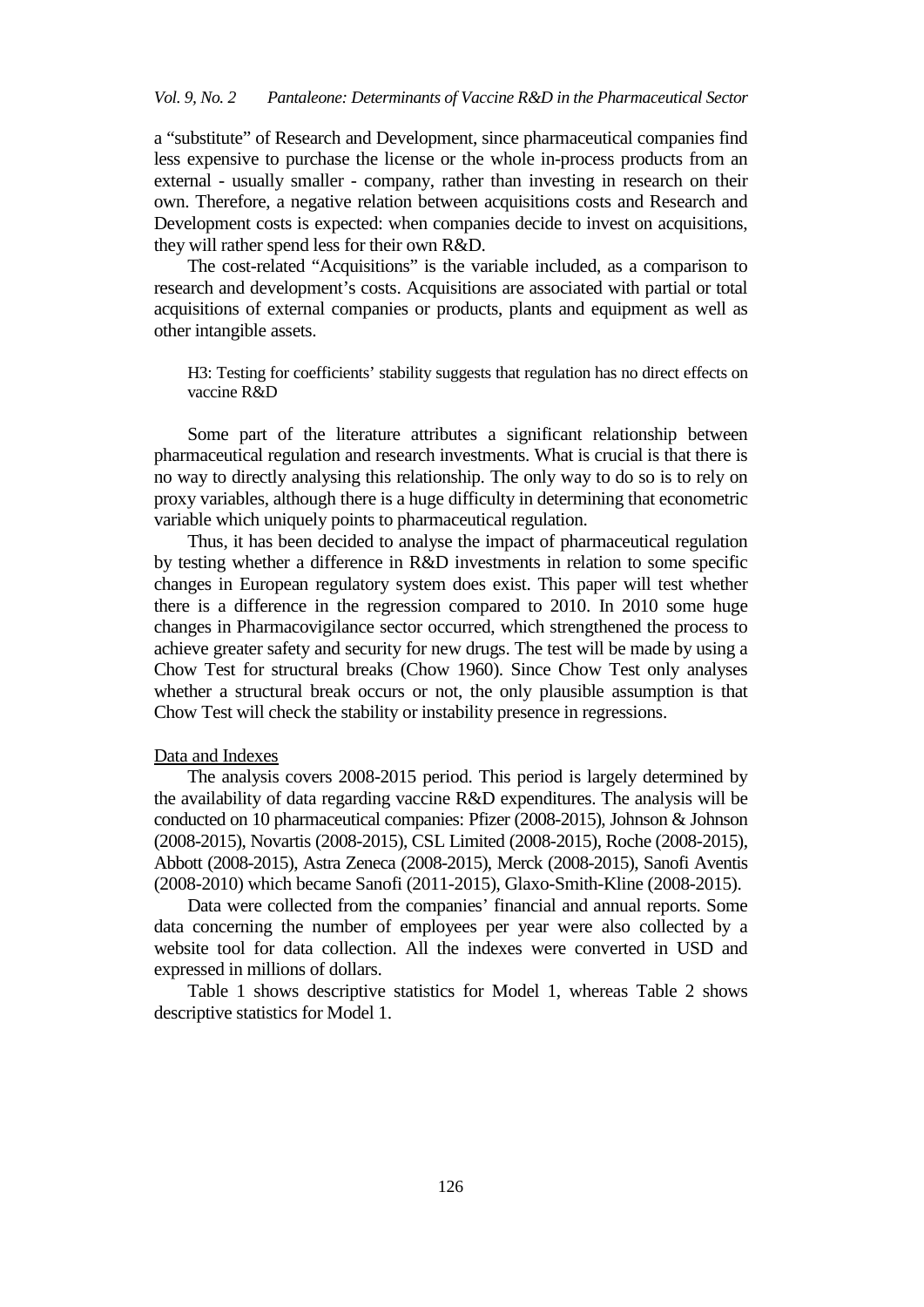| Variable     | Obs | Mean     | Std. Dev. | Min         | Max      |
|--------------|-----|----------|-----------|-------------|----------|
| RDcostsvac~s | 78  | 1265.768 | 1595.687  | 132         | 6820     |
| OPERATINGP~1 | 80  | 41392.33 | 166573.1  | 941         | 985100   |
| CASHFLOW     | 80  | 21885.8  | 101770.3  | $-7800$     | 812000   |
| SG           | 70  | 1.15226  | 11.09338  | $-47.15909$ | 30.08585 |
| logMSCost    | 80  | 8.893555 | 1.02319   | 6.2106      | 9.996522 |
| COSTOFSALE~1 | 80  | 10236.55 | 6360.287  | 290         | 22740    |
| Nemployees   | 80  | 87853.9  | 45259.81  | 11400       | 177870.1 |
| <b>Debt</b>  | 80  | 12532.8  | 11009.71  | ٥           | 48600    |
| Acquisitio~s | 80  | 4405.332 | 12126.07  | ٥           | 101600   |

**Table 1.** *Descriptive Statistics – Model 1*

**Table 2.** *Descriptive Statistics – Model 1*

| Variable     | Obs | Mean        | Std. Dev.    | Min         | Max          |
|--------------|-----|-------------|--------------|-------------|--------------|
| RDcostsvac~s | 78  | 1265.768    | 1595.687     | 132         | 6820         |
| EUsalesove~1 | 80  | 13217.34    | 10381.63     | 806         | 39590        |
| EUsq         | 80  | $2.81e+0.8$ | $3.79e + 08$ | 649636      | $1.57e + 09$ |
| USAsalesov~1 | 80  | 13806.78    | 8971.908     | 1100        | 35680        |
| SalesTotal~U | 80  | 10523.44    | 8532.86      | ٥           | 28850        |
| SG           | 70  | $-1.15226$  | 11.09338     | $-30.08585$ | 47.15909     |
| Nemployees   | 80  | 87853.9     | 45259.81     | 11400       | 177870.1     |
| <b>Debt</b>  | 80  | 12532.8     | 11009.71     | ٥           | 48600        |
| Acquisitio~s | 80  | 4405.332    | 12126.07     | ٥           | 101600       |

Overall, the maximum and minimum values suggest that there are consistent differences between firms. Research expenditure is quite linear and increasing over the years for every firm except for Novartis, which had a considerable decrease in vaccine research. This is also consistent with the fact that in 2015 Novartis sold up all its vaccine products to GSK (Novartis Financial Report 2015), keeping Influenza Vaccine only. Net Debt is very volatile, which means that firms often work to reduce large amounts of debts, only for increasing it again later. The number of employees does not vary much over the time, even though, due to financial crisis, some companies have reduced their workforce.

"Business Scale", "Age of the company" and "Tobin's q" were not included in the first and second model respectively since they proved to be not statistically significant in the background models.

"Cost of Sales" has been not included in Model 1 due to the high correlation with Marketing, Selling, and General expenses, while it was kept in Model 2 since, in the background model, Cost of Sales turned out to be not statistically significant.

"Sales in the Rest of the World" variable was removed from Model 2 since in the background model it turned out to be not statistically significant. "Sales in US" was included as data collected from financial reports, instead of computing the index by adding the residuals up. Moreover, it is low correlated with EU sales and its squared term

## Models and Equations

Two models will be used to analyse factors affecting vaccine research in relation to research and development expenditures. Model 1: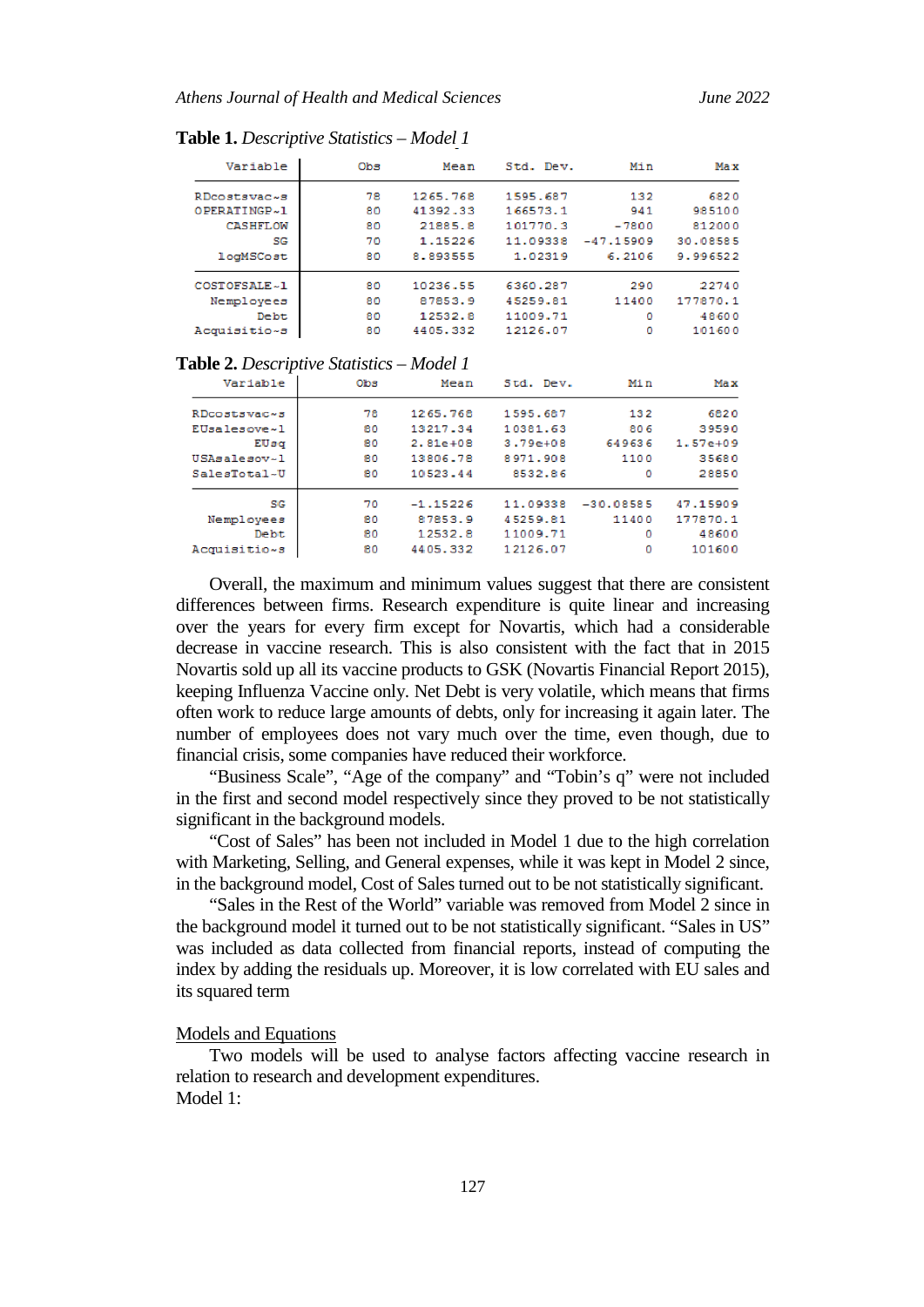*Vol. 9, No. 2 Pantaleone: Determinants of Vaccine R&D in the Pharmaceutical Sector*

$$
RD_{it} = \alpha + \beta_1 PROF + \beta_2 CF_{it} + \beta_3 ACQ_{it} + \beta_4 LEV_{it} + control\ variables
$$
  
+  $\mu_{it}$ 

The first model will use Profitability, Acquisitions, liquidity and Leverage as main determinants for vaccine research, and the control variables will be Size, Sales Growth and Marketing-Selling-General expenses.

The model will use logarithmic indexes' forms assuming a Cobb-Douglas production function; in addition, the probability of finding outliers is reduced.

## Model 2:

$$
RD_{it} = \alpha + \beta_1 EUS_{it} + (\beta_2 EUS_{it})^2 + \beta_3 US_{it} + control\ variables + c_i
$$
  
+  $\gamma_{it} + \mu_{it}$ 

The second model includes sales as determinant factor for R&D, and it considers Growth, Acquisitions, Liquidity and Leverage as control variables. For the second model, logarithms of variables related to overall sales were used.

STATA 12 has been used as a statistical tool for panel regressions and analysis. The time effect estimator was included in the equation. The underlying assumption is that there might be some time-specific effect  $\delta$  t affecting all firms in the same manner. One example could be the Ebola epidemic in 2014, or the Financial Crisis in 2008. Therefore, the model was estimated by considering a dummy variable for each period, which Stata 12 computes on its own, without the necessity of doing it manually. Fixed Effect estimation was used to compute the analysis of the two models

## *Results*

## **Tables 3 and 4.** *Model 1 and 2: Results*

|                                                | (1)<br>R&D vaccines     |
|------------------------------------------------|-------------------------|
| Profitability                                  | 0.108<br>(0.121)        |
| Cash Flow                                      | $0.121**$<br>(0.0372)   |
| Growt.h                                        | 0.00461<br>(0.00342)    |
| Market./Admin Expe~s                           | $-0.443$<br>(0.249)     |
| Size                                           | $0.162**$<br>(0.0573)   |
| Leverage                                       | $-0.0942**$<br>(0.0303) |
| Acquisitions                                   | $-0.0843*$<br>(0.0394)  |
| Fixed Effect<br>Time Effect<br>--------------- | YES<br>YES              |
| Observations<br>R-squared                      | 57<br>0.437             |

Robust Estimation

| Model 2 - Results                                                                                  |                        |
|----------------------------------------------------------------------------------------------------|------------------------|
|                                                                                                    | (1)<br>R&D Vaccines    |
| Sales EU                                                                                           | 2.259#<br>(0.599)      |
| (Sales EU) ^2                                                                                      | $-1.080#$<br>(0.312)   |
| Sales US                                                                                           | 0.00435<br>(0.337)     |
| Growth                                                                                             | 0.00530<br>(0.00354)   |
| Cash Flow                                                                                          | 0.169#<br>(0.0411)     |
| Size                                                                                               | $0.105**$<br>(0.0404)  |
| Leverage                                                                                           | $-0.110**$<br>(0.0367) |
| Acquisitions                                                                                       | $-0.0837**$            |
| Fixed Effect<br>Time Effect                                                                        | (0.0326)<br>YES<br>YES |
| Observations<br>R-squared                                                                          | 57<br>0.488            |
| Standard errors in parentheses<br>* $p < 0.10$ , ** $p < 0.05$ , # $p < 0.01$<br>Robust Estimation |                        |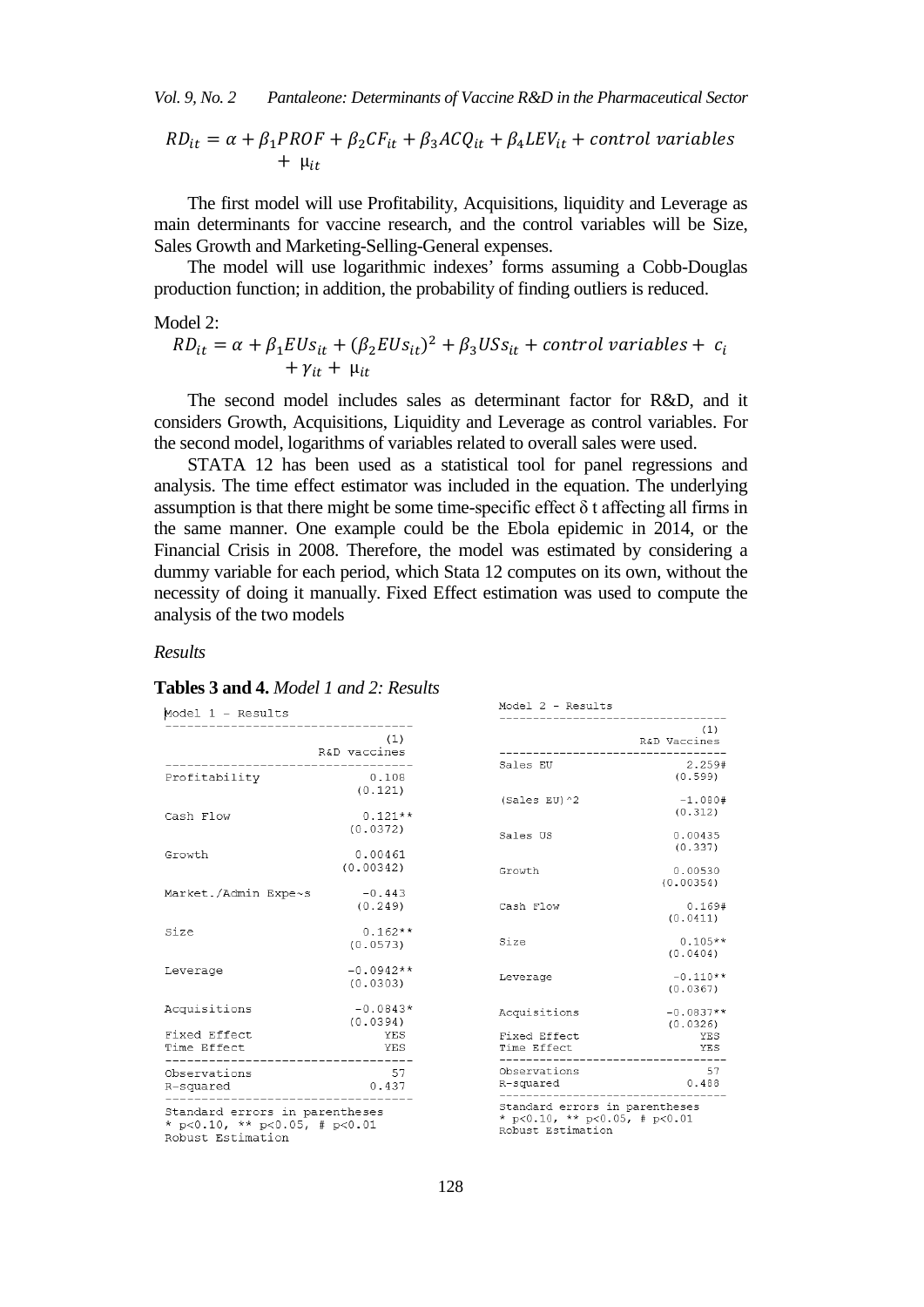As expected, Stata has dropped many observations. Moreover, the interclass correlation rho and the standard deviation of residuals within group indicate the presence of strong individual effects. R-squared, which is around 43% for the first model and 49% for the second, suggest that a Fixed Effect estimation for this model quite fit data.

Although a large part of literature confirms the relationship between profitability and research, unexpectedly, profitability was not statistically significant in our model. Sales Growth and Marketing-Administration-General expenses were not significative. This could also be due to the small number of observations included in the dataset. On the other hand, Cash Flow, Size and Leverage turned out to be statistically significative with 5% significance and the sign confirms the background literature. A 1% increase in liquidity is associated with a 12% increase in vaccine research; a 1% increase in employment is related to a 16% increase in vaccine research whereas a 1% increase in debt is related to a 9% decrease in vaccine research.

Vaccine research investments seem to act in a similar way as overall drug research and development investments. Even in this case, liquidity, size and leverage influence investments decisions, even though Growth, in terms of sales, and general expenses seem not to be so relevant for vaccine research.

For the second model, the economic and financial assets considered in the research influence vaccine research just as they influence general pharmaceutical research investments. The Sales in Europe, along with the squared term, show 1% significance level. The dichotomist sign of the two variables also confirms the background literature: while research is positively correlated with sales, it is negatively correlated with the sales in squared terms. This might suggest that sales follow a skewed distribution, as it will be explained later. US sales and Growth turned out to be not statistically significant. Cash Flow and Leverage were statistically significant at 1% and 5% respectively. A 1% increase in liquidity is correlated with a 17% increase in vaccine research, whereas a 1% increase in debt is correlated with a 11% decrease in vaccine research.

Cash Flow and Acquisitions were more statistically significant in this model compared to the first: this could be due to the absence of Profitability as an independent variable and the presence of Sales as covariates explaining the dependent variable.

Employment was significant at 5% level, with a positive correlation with the dependent variable. This confirms the finding of the first model and the background literature, although it is important to consider the idea that this variable might be connected to acquisitions. Increasing employment by 1% is related to increasing R&D intensity by 10%. Even though the Correlation Matrix indicates a low correlation between the two variables (see Appendix), the introduction of a new control variable might have influenced the significance of the others.

One important thing to consider is that Sales Growth did not appear statistically significant in neither of the two models. Although this may be due to small observations, it might also suggest that an increase in overall sales does not directly influence vaccine research. On the other hand, sales distributed per geographical area seem to have a notable impact on investment decisions.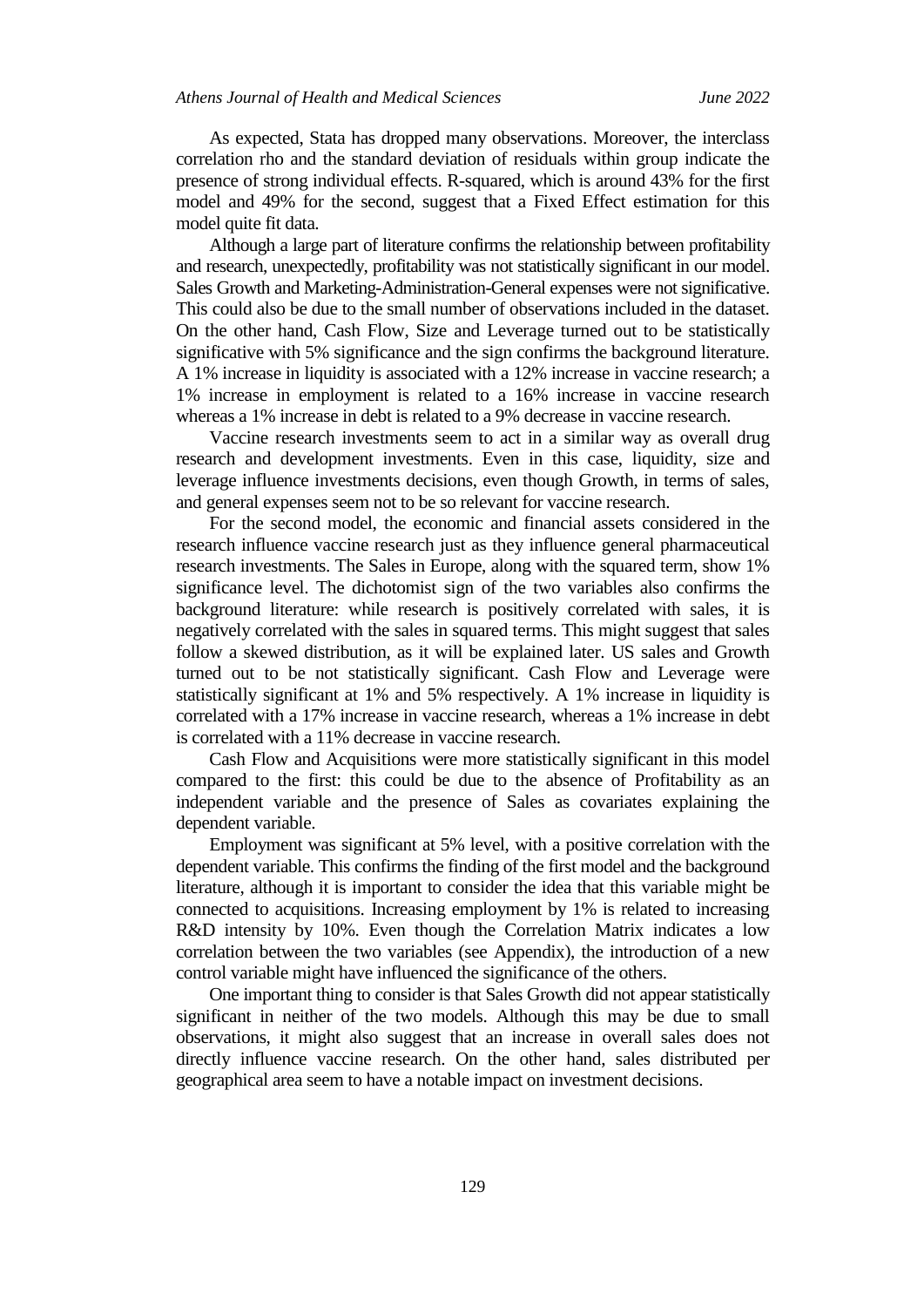## *Vol. 9, No. 2 Pantaleone: Determinants of Vaccine R&D in the Pharmaceutical Sector*

As expected, Acquisitions turned out to be statistically significant with a negative correlation as compared with R&D, even though the significance is 10% only: this might be even larger when including additional observations in the dataset. Increasing acquisition costs by 1% leads to an 8% decrease in vaccine research.

In Model 2, Acquisitions turned out to be negatively correlated with R&D, just like in the first model, even though here the phenomenon was more significant (5% as opposed to 10% of the previous model). Increasing acquisition costs by 1% leads to an 8% decrease in vaccine research. This result is like those obtained in the first estimation.

## *Chow Test Estimation*

Chow Test for structural breaks was computed on the unrestricted model and two sub-samples, referring to pre-2010 and post-2010 period. The F-test and the relative p-value gave such results that it was not possible to reject the null hypothesis of no structural breaks in the panel data. This also means that there is no structural difference in the parameters of the two restricted sub-samples, and the coefficients remain stable with respect to what-supposed-to-be the breaking year (2010).

## **Discussion**

#### *More Liquidity Means More Research*

Liquidity's positive relevance in vaccine research is the key that better explains how economic growth and Innovation are extremely connected. As Veira et al. (2008) stated: "If the investments in technology are large, the economic growth and productivity convergence will be higher". Some authors (Dimitri 2013) also suggest that "financial performance may depend not only on the ability to bring new drugs to the market, but also on doing it faster than competitors".

This also means that companies can cover their short-medium debts, even though this might not be the case for long-term Debts. The complex procedure involved in vaccine production requires huge financial resources, and the decisionmaking process on new investments is related to the burden of information asymmetry and moral hazard issues. This is also why an adequate capital reserve is crucial for research investment decisions.

COVID-19 epidemic is an example of how much countries and pharmaceutical companies are economically intertwined in vaccine research. In the paper of Çakmakli et al. (2021) it is showed that the global GDP loss of counterfactual of global vaccination can be higher than the cost of manufacturing and distribution of the vaccine itself. They also argue that "increasing the production and supply of vaccines produces significant economic benefits for the world economy at minimal cost".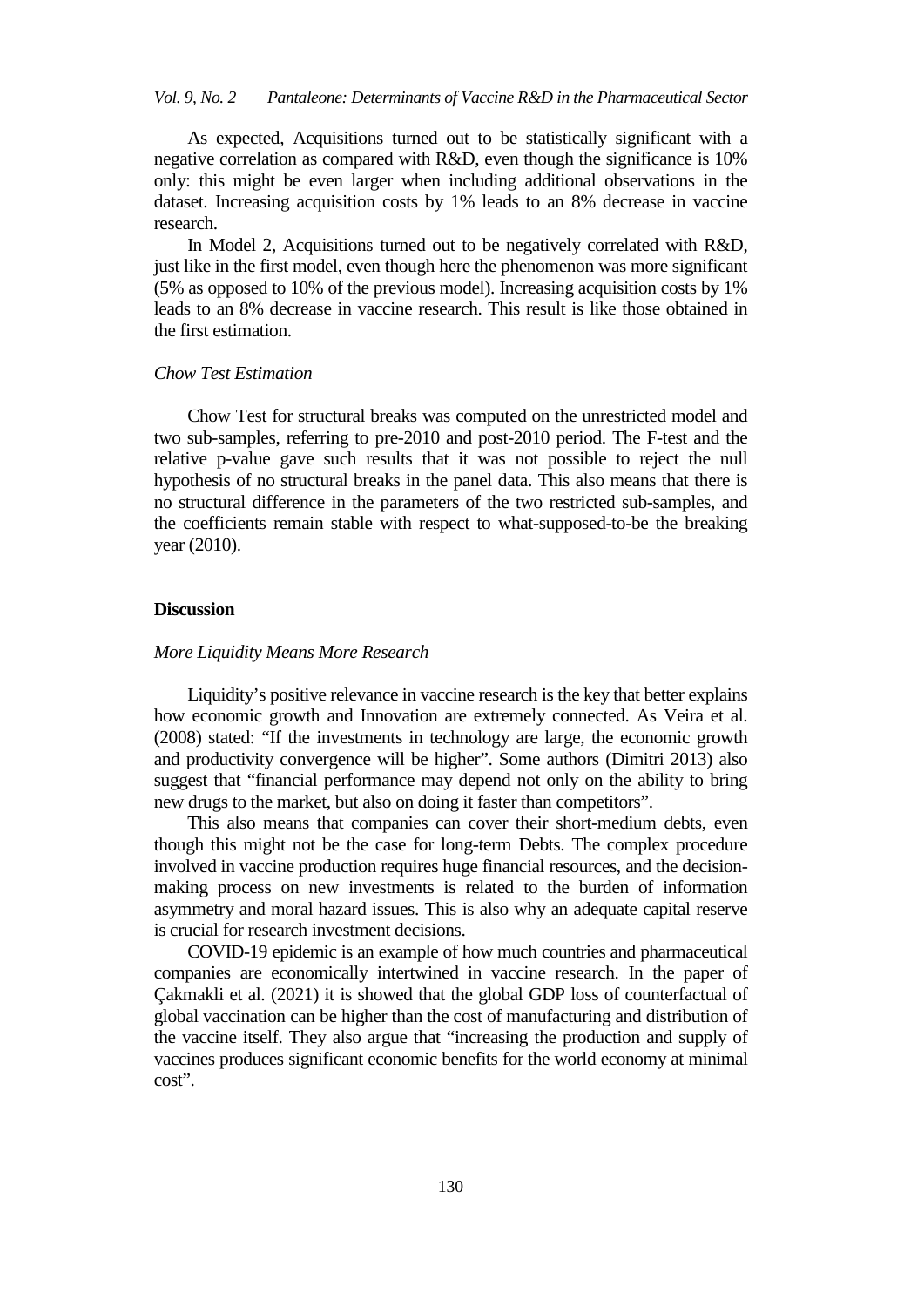#### *Stability Influences Investment Decisions*

As expected, leverage is negatively correlated with R&D. Research is not an urgent investment: therefore, riskier investments might be affected also by the company's high debt-equity ratios and this causes disinvestments in research. On the other hand, if the firm is more stable, it can face medium-long term projects more easily, which are often related to new research investments. Governments should exploit this barrier to the market by providing incentives and lump-sum taxes to develop new vaccines (Xue 2020).

#### *Employment Can Enhance Research*

In general, it has been stated that large companies are more willing to invest in R&D due to the lower burden on liquidity constraints as well as to higher diversification between products and scale/scope economies. This evidence is also consistent with previous literature (Coad and Rao 2008), which confirmed the positive relationship between R&D and firm growth in the short-term. Capasso et al. (2014) confirmed the evidence for medium term as well.

Both models analysed in this paper, showed a positive correlation between vaccine research investments and employment. Figure 1 shows the average number of employees per year in the 10 firms involved in the research: it is possible to see that the overall employment level has been slightly increasing from 2011 onwards, with a little decrease between 2012 and 2013. In this case, the overall employment increase could mean that pharmaceutical companies have decided to hire people necessary for the company's economic growth, which implies that more people are involved in vaccine research projects. Examining the scope of employment for pharmaceutical companies goes beyond the aim of this paper, and further analysis should be made to better understand whether more employment is related to research investments and specialized labour or not.



**Figure 1.** *Employment Level (Average), 2008-2015*

131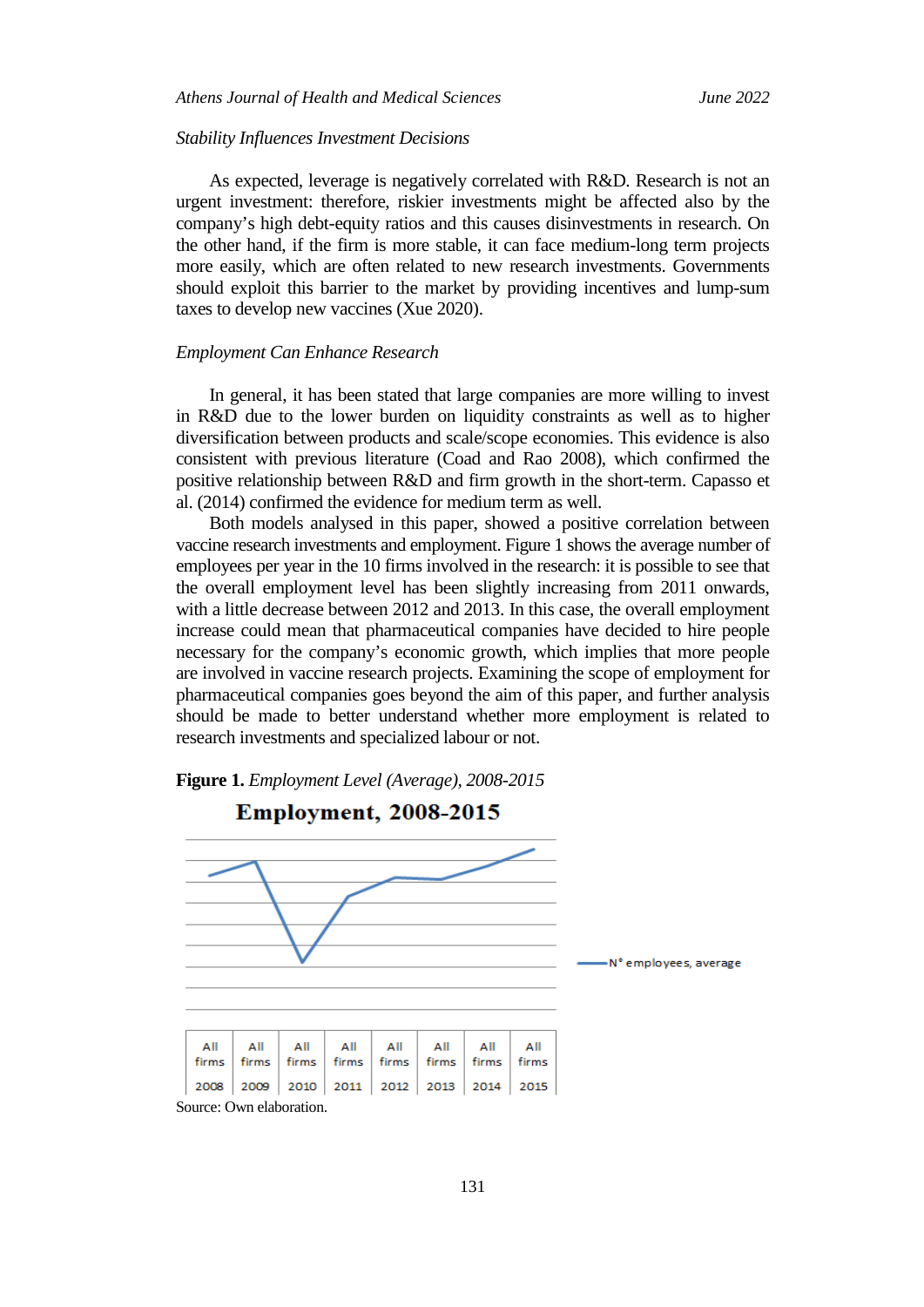### *Sales Follow a Skewed Distribution*

One of the most interesting findings is that the non-linear variable (*Sales*q) is negatively correlated with R&D expenditures. This is consistent with the existing literature; in particular, Scherer (1999) showed that activities based on IPO – High Technology Companies – follow a skewed outcome distribution. The author also showed that joint ventures start-ups sales are highly skewed thanks to a dataset of 383 start-ups investments provided by Venture Economics and another consisting of 670 start-up investments (Scherer et al. 2000).

Grabowski and Vernon (2000) analysed the sales distributions of 64 New Chemical Entities -NCEs- in US market from 1980 to 1984, in pharmaceutical industry. They also analysed the sales distributions of Orphan NCEs with respect to Non-Orphan ones from 1988 to 1982, and then compared them to the first estimation. Any analysis conducted showed that the sales revenues in US followed a highly skewed distribution.

**Figure 2.** *US Sales Distributions of New Chemical Entities, 1980-1984 and 1988- 1992, with Orphan Drugs Included in the Period 1988-1992*



*Source:* Grabowski and Vernon 2000.

Figure 2 outlines that R&D investments behave like joint-venture private investments of start-ups or public market investments in high-technology companies. The common denominator is the high level of risk all these activities involve. In the case of pharmaceutical companies, the risk is even higher due to lengthy processes, competitors with rival products and regulatory problems. Figure 1 also shows that many products are licensed even though they feature very small peaks in terms of sales revenues. As firms are aware that they will not be able to fully recover their R&D costs related to the new product, it is sufficient that the marketed product covers the incremental or variable costs. These results show that there is very high variability in sales performance for large pharmaceutical companies: they found out that firms with an average of \$US300 and \$US500 million R&D spending in 1980s, had aggregate sales between US\$100 million and \$US3 billion during 1988-1992 period. Similar results have been obtained by Romano et al. (2020) by considering COVID-19 outbreak on medicines' sales.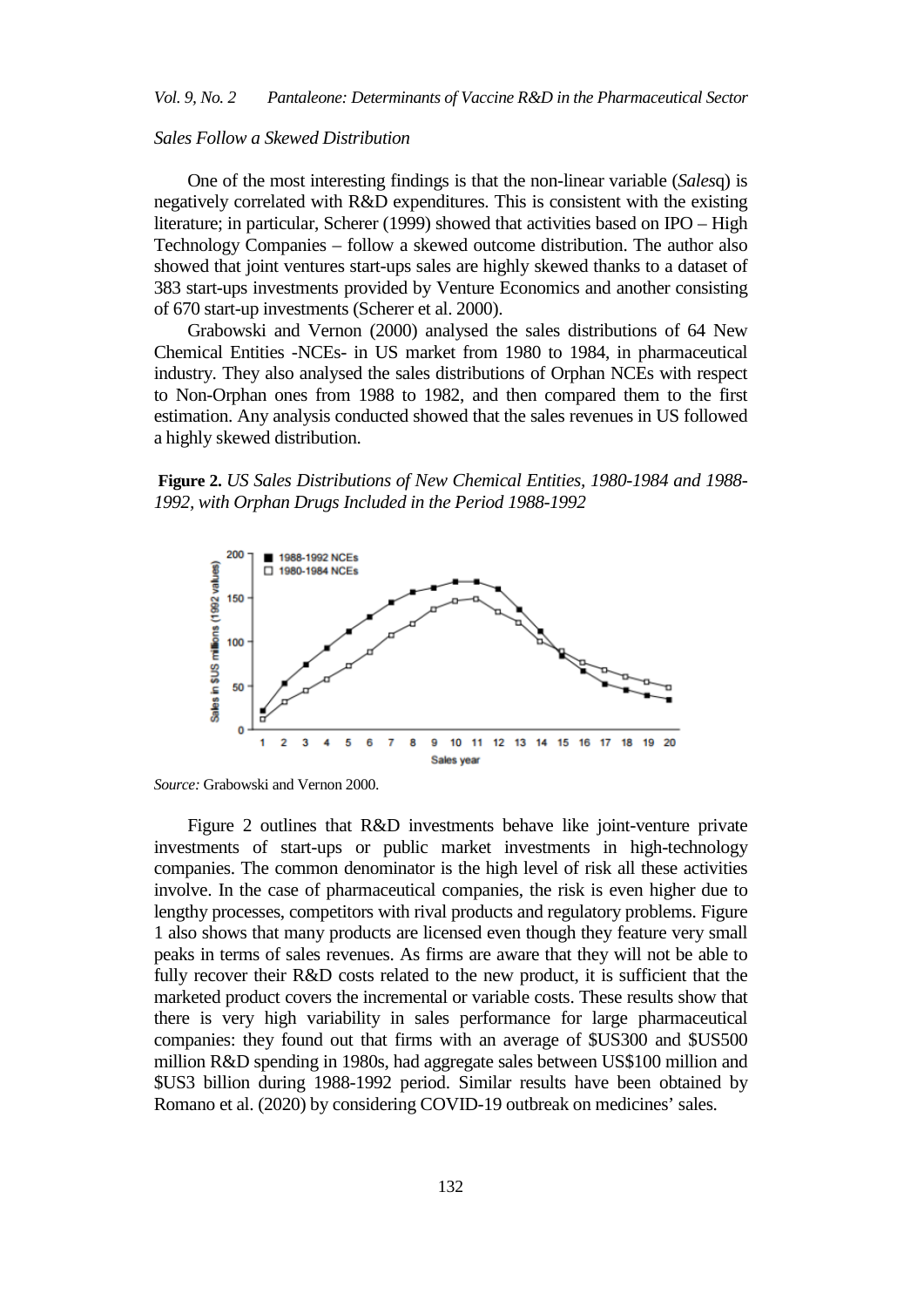This might also be linked to the market exclusivity expiration and the upcoming equivalent drugs introduced in the market. In EU, data protection lasts around 8 years while market exclusivity for both vaccines and drugs lasts 10 years. In US, the protection for Biological products (including vaccines) lasts around 10 years. This perfectly matches with the situations described in the figures above: after 10 years, sales start to significantly decrease. The loss of monopoly power and the raise of perfect substitutes lead to a sales and profits' decrease.

## *Pharmaceutical Companies Find More Profitable "Acquiring" Knowledge rather than Investing in Research on Their Own*

Malik et al. (2008) claim that almost 40% of activities regarding applied research are undertaken externally. The authors also report that the chief reason why companies rather leave research projects to others is the lack of in-hours R&D and technical expertise. The second and third relevant reasons are cost, and time amount correlated with the research and development process. Beside uncertainty, the capability of reducing risk is also a very important asset for outsourcing R&D activities. The "ease of managing projects externally" was considered the least important assets in comparison with others previously mentioned.

Most of the outsourcing research projects concern applied activities that are considered less "strategic" from the company's point of view. This is coherent with the vaccine sector and with the results obtained in this paper. Technology Acquisitions enhance process innovation for pharmaceutical industries, since companies would rather "acquire" knowledge instead of "producing" on their own for all the reasons stated so far.

#### *Regulation does not Obstruct Research Investments*

It is important to remind that Chow Test did not test for "pharmaceutical regulation" and its impact on R&D, but it simply checked whether there are structural breaks in the panel data regarding a specific breaking point. In this case, the breaking point taken into consideration was 2010, due to the new, huge Directive regarding Pharmacovigilance. In this regard, Chow Test estimated that companies did not change their behaviour with respect to that period. On the other hand, it is also important to stress that the new Pharmacovigilange rules, even though crucial for changing the previous frameworks, are not directly related to the research and the production of New Chemical Entities. Pharmacovigilance affects post-marketing phase as well as new products' re-examination. This might also mean that Chow Test would lead to different results if a different breaking point were considered: for example, it might be useful to analyse the 2012 Directive regarding New Clinical Trial regulation, which enabled international collaborations and simplified manufacturing processes. Further examinations are needed, perhaps including the newest European rules on pharmaceutical regulation.

Moreover, their whole research assumes that US market is less regulated than the European one. Recently, the divergence between the two systems has been considerably smoothed out. In asserting that price control has a negative impact on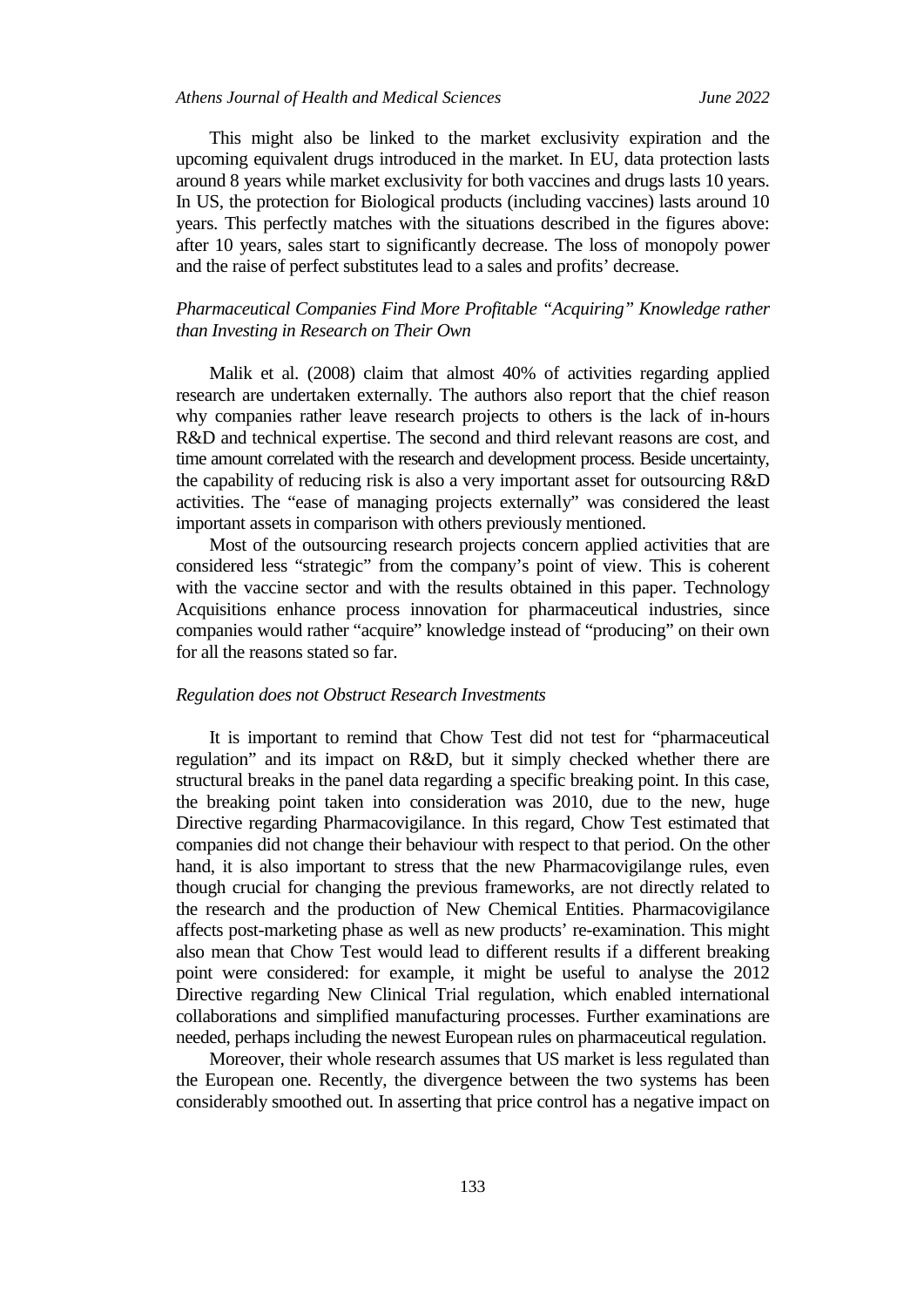R&D and then commenting that it should be abolished, the other side of the coin should be also taken into consideration: less regulation means less protection of consumers' purchasing power, and more monopoly power for pharmaceutical companies.

In addition, the global market coverage of pharmaceutical companies and their relevant products implies that EU regulatory systems affect non-European countries as well. Thus, it is not possible to define for sure whether the up-to-date European regulatory systems negatively influence corporate research and development: the only way to make this kind of considerations is to analyse the regulatory systems' effect. Even though the changes occurred in EU systems only, it is not possible to make a sharp distinction between EU and US regulatory systems consequences, since companies operate in both markets and their revenues do not come merely from made-in-Europe products sold throughout Europe.

## **Conclusions**

The main purpose of this paper is to empirically investigate and analyse how different economic and financial factors affect pharmaceutical companies' decisions to invest in vaccine research, by reviewing panel data of 10 big pharmaceutical companies from 2008 to 2015. Two models have been analysed through Fixed Effect estimation. The descriptive part is crucial to better understand the results of the econometric regressions and the relevant interpretations and discussions.

The overall interpretation of the results related to the paper research is that the vaccine industry does not behave differently from other pharmaceutical sectors: the economic and financial assets, in fact, consider influence vaccine research as well as overall pharmaceutical research. Corporate finance heavily affects R&D investment choices: the company must be able to grow to obtain an overall profitability in sales. It is also required that it is very stable and has enough Liquidity to cover its Net Debt. Plus, the company must be able to benefit from the coverage granted by the Data Protection and Market Exclusivity in order to cover (at least partially) the costs related to research projects. In fact, once the coverage period has expired, the overall sales will no longer be sufficient to cover their R&D costs. Moreover, other pharmaceutical companies will start to produce generic drugs and sell them at lower prices so that competition will increase, and, as a result, individual profits from the "innovator" company will fall.

Therefore, to fight information asymmetry, the company must be also able to hire and train specialized employees for obtaining additional Know-How and Technological Innovation, which will be helpful to create New Chemical Entities and new products. Besides, the company will face any manufacturing difficulties linked to the core of the research and deal with the requests from regulatory authorities. Seemingly, the regulatory system does not directly affect R&D, even though this is an open issue deserving further investigations.

What differs most is the need to develop new vaccines, which is way less compared to the requests for Innovator drugs. Also, in the case of vaccines the decision-making process could be longer and more complicated compared to other drugs since vaccine research is more complex and requires plenty of time and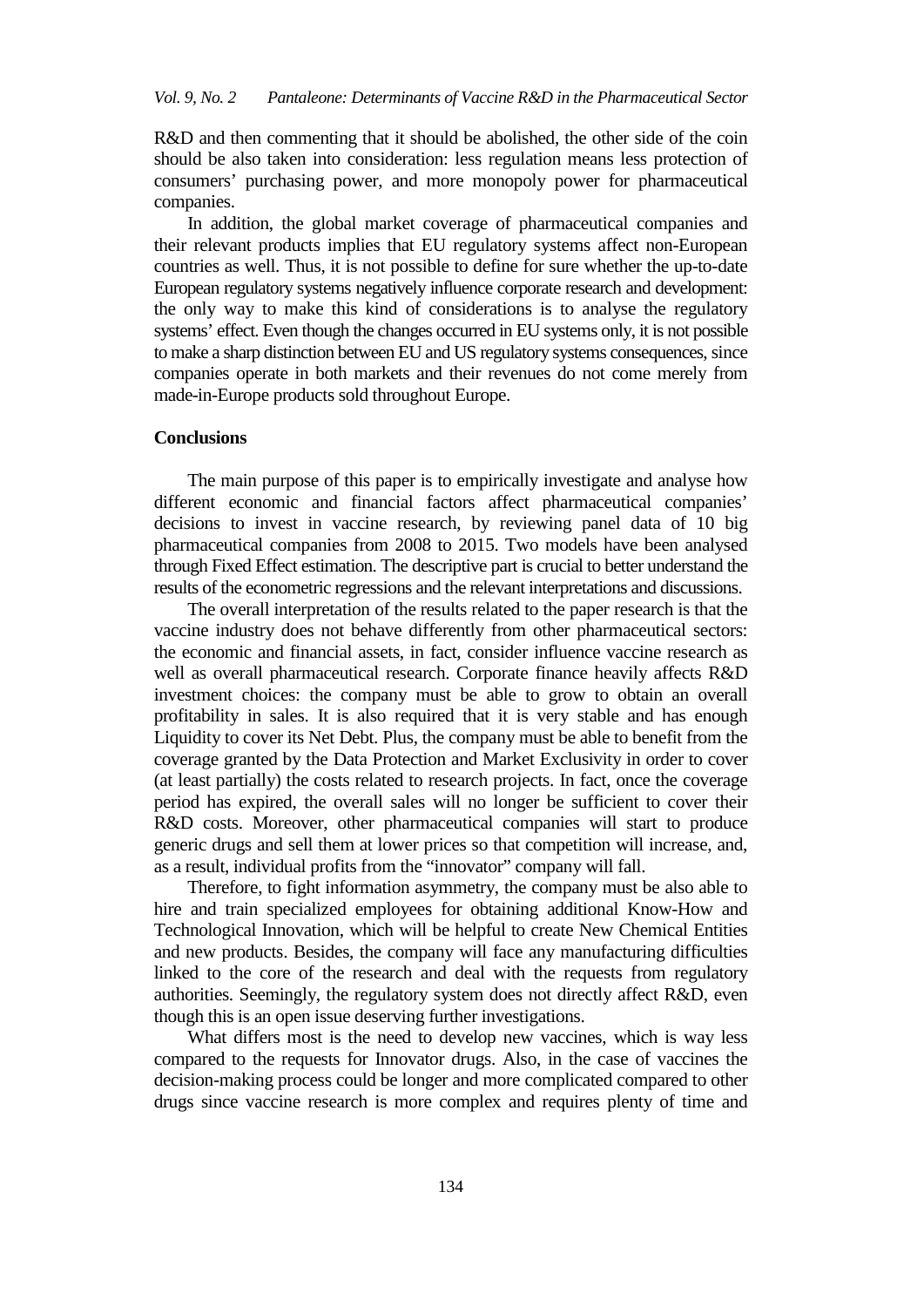money to be successfully completed. Pharmaceutical companies alone cannot fully sustain health standards' needs or epidemic diseases which occur worldwide. Public sector does not seem to help them either, or many discussions about how to properly sustain vaccine research are still in progress. For this reason, an increasing number of companies are disinvesting in vaccine research, leaving this industry in the hands of few large pharmaceutical companies.

All the strategies commonly used in this sector are crucial for finding new ways to incentivize R&D. Push Programs provide a "basic" research funding for increasing know-how and improving technological techniques. Pull Programs aim to incentivize the final output to "pull" companies towards a specific product's development. Vaccine Purchase Commitments lie between a Pull and a Push program, where sponsors and manufacturers submit a contract by setting the price at which sponsors buy the final product. Even so, they are actually very difficult to rearrange. Although it has been shown that those mechanisms are still valid today, it is also true that Financial Crisis might lead to reconsider the Push, Pull or Advanced Commitments programs' applicability. In 2012 more than \$130 billion dollars were invested in pharmaceutical research: only \$527 million dollars came from companies, whereas the major funders were public institutions and organizations. Another issue related to external funding is the Time Inconsistency involved in long-term decision-making, which, due to the usual time-consuming vaccine research, might change over time.

Public debts are growing faster than ten years ago, and private industries have been squeezed by the decrease of demand from customer-side. Governments had to disinvest in health care programs, although people's life expectation has grown. Like any other industry, pharmaceutical companies have suffered from the crisis as well. It might be necessary to further investigate the Innovation and manufacturing technologies-related issues inside pharmaceutical companies, perhaps by identifying those companies mainly focusing on generics, innovator drugs, vaccines or other kind of products. This is also related to the consideration that increasingly few pharmaceutical companies are investing in vaccine research.

It would be interesting to assert the organizations' relevance in terms of R&D incentives, perhaps analysing the pharmaceutical firms' market structure and the monetary collaborations with GAVI, MSF, WHO and other organizations. What is clear is that vaccine research industry is very complex and requires huge efforts in terms of time, costs and technological progress. This means that vaccine industry is increasingly becoming a niche sector, due to externalities and high barriers to entry, and that it is crucial to find triggers suitable to promote Innovation. Most important, those triggers must be able to counter all the negative financial, institutional, legal and pharmaceutical issues that could hinder R&D projects and investments.

Finally, to improve access to new products and make them available to everyone, a further attempt to support this industry should be made. Health standards will improve along with the quality of life, which will eventually influence the economic growth of the country.

Despite political considerations, which are beyond the aim of this paper, the only relevant fact is that, whether public opinion likes it or not, vaccines are useful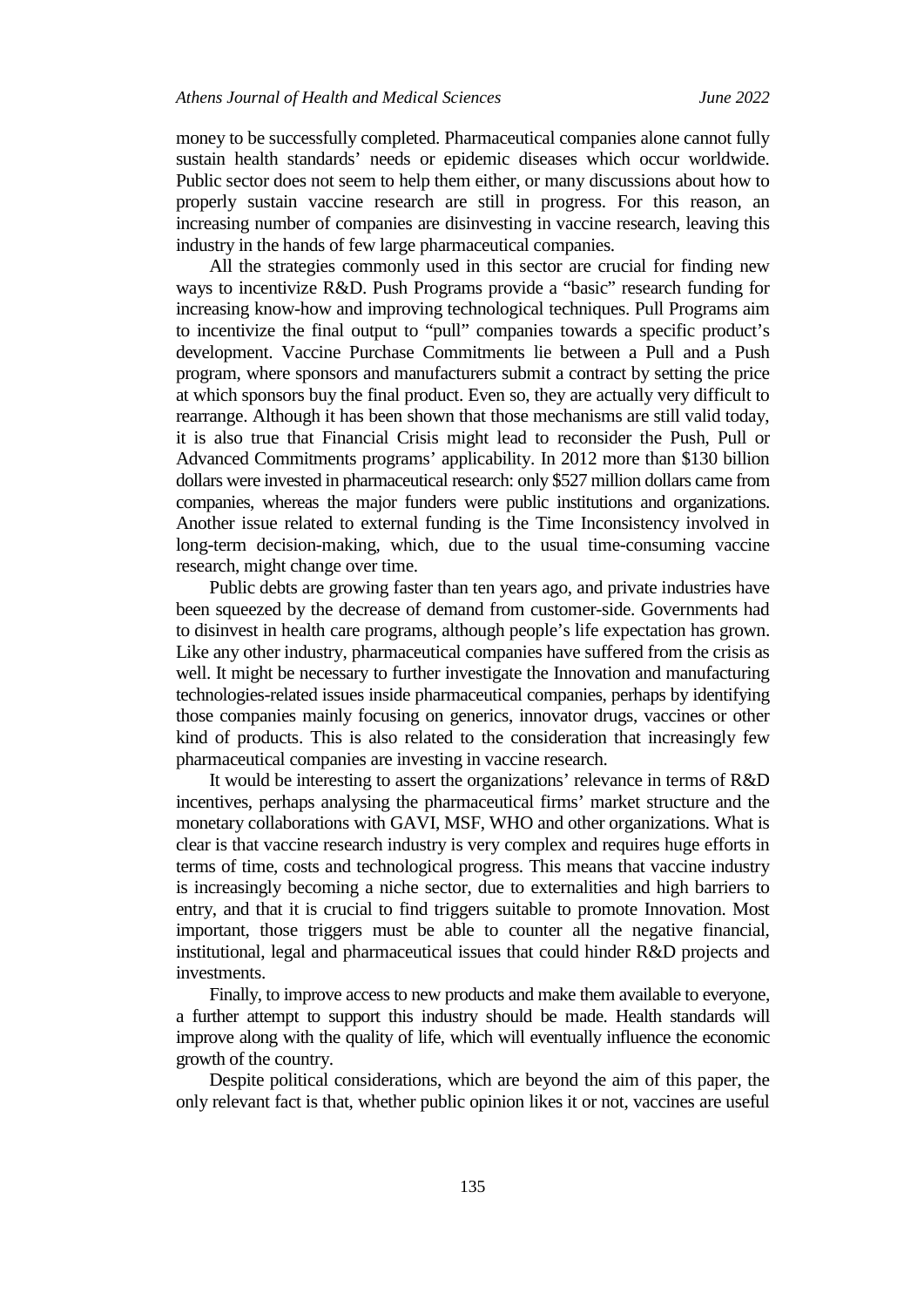for increasing life expectations and effectively treating dangerous and costly epidemic diseases. This would also lead to fewer inequalities and more sources for economic growth in underdeveloped countries.

## **Acknowledgments**

The author wishes to express her gratefulness to Professor Nicola Dimitri and Mr. Luca Pantaleone for reviewing and strengthening the contents of this paper with useful and detailed information. The paper does not necessarily reflect the view of any institution.

## **References**

- Abbott Laboratories (2008, 2009, 2010, 2011, 2012, 2013, 2014, 2015) *Annual report*. Abbott Laboratories.
- Access to Medicine Foundation (2016) *Access to medicine index*. Book Report, 1–196.
- Astra Zeneca (2008, 2009, 2010, 2011, 2012, 2013, 2014, 2015) *Annual report*. Astra Zeneca.
- Çakmaklı C, Demiralp S, Kalemli-Özcan S, Yeşiltaş S, Yıldırım M (2021*) The economic case for global vaccinations: an epidemiological model with international production networks*. NBEP Working Paper Series. National Bureau of Economic Research.
- Capasso M, Treibich T, Verspagen B (2014) *The medium-term effect of R&D on firm growth*. The Unu-Merit Working Paper series, 1–22.
- Chow G (1960) Tests of equality between sets of coefficients in two linear regressions. *Econometrica* 28(3): 591–605.
- Coad A, Rao R (2008) Innovation and firm growth in high-tech sectors: a quantile regression approach. *Research Policy* 37(4): 633–648.
- CSL Limited (2008, 2009, 2010, 2011, 2012, 2013, 2014, 2015) *Annual report*. CSL Limited.
- Dimitri N (2013) *Pricing pharmaceutical compounds under development*. CellPress*,* Elsevier LTD.
- Douglas RG, Samant VB (2018) *The vaccine Industry, Plotkin's vaccines*. 7th Edition. Elsevier.
- Eger S, Mahlich J (2014) Pharmaceutical regulation in Europe and its impact on corporate R&D. *Health Economics Review* 4(23): 1–9.
- European Commission (1984) *Regulation*. *Regulation (EC) No 726/2004* of the European Parliament and of the Council. Official Gazette.
- European Commission (2001) *Directive*. *Directive 2001/83/*EC. Official Gazette.
- European Commission (2008) *Regulation 1234/2008/EC*. Official Gazette.
- Glaxo-Smith-Kline (2008, 2009, 2010, 2011, 2012, 2013, 2014, 2015), *Annual report*. Glaxo-Smith-Kline.
- Grabowski H, Vernon J (2000) The distribution of sales revenues from pharmaceutical innovation. *Pharmacoeconomics* 18(Suppl. 1): 21–32.
- Johnson&Johnson (2008, 2009, 2010, 2011, 2012, 2013, 2014, 2015) *Annual Report*. Johnson&Johnson.
- Katz A (2007) Pharmaceutical lemons: innovation and regulation in the drug industry. *Michigan Telecommunications and Technology Law Review* 14(1): 1–41.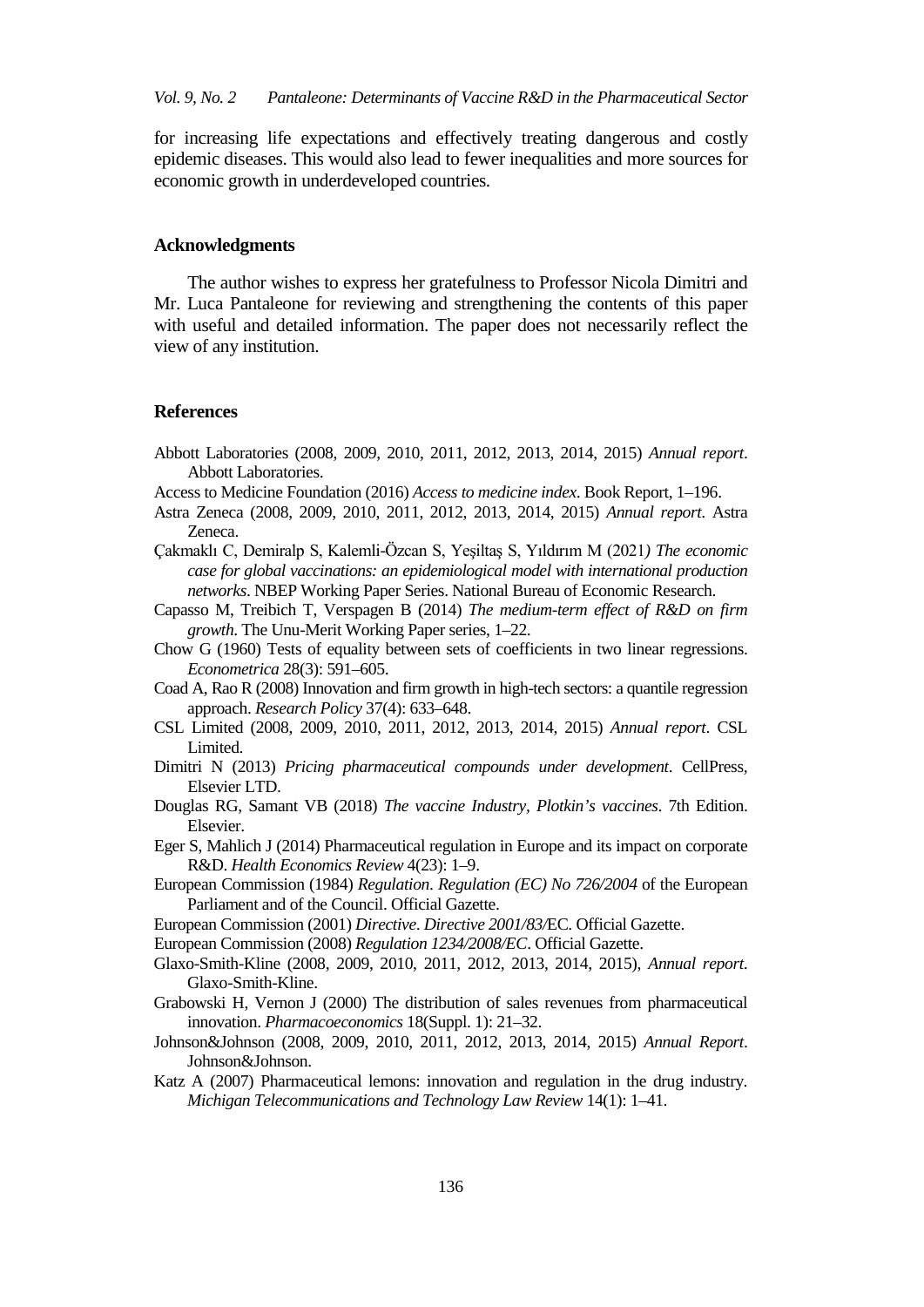- Kurian G (1998) *A historical guide to the US government.* New York: Oxford University Press.
- Lee M, Choi M (2015) The determinants of research and develpment investment in the pharmaceutical industry: focus on financial structures. *Osong Public Health Res Perspect* 6(5): 302–309.
- Malik K, Howells J, Gagliardi D (2008) The growth and management of R&D outsourcing: evidence from UK pharmaceuticals. *R&D Management* 38(2): 205–218.
- McMahon E (1994) *New drug approval in Canada*. Parexel International Corporation.
- Merck (2008, 2009, 2010, 2011, 2012, 2013, 2014, 2015) *Annual report*. Merck.
- Mlika A, Mong J, Peters N, Salazar P (2020) *Ready for launch: reshaping pharma's strategy in the next normal*. McKinsey & Company.
- Mukoyama T (2006) Rosenberg's "learning by using" and technology diffusion. *Journal of Economic Behavior & Organization* 61(1): 123–144.
- Novartis (2015) *Financial report.* Novartis.
- Novartis (2008, 2009, 2010, 2011, 2012, 2013, 2014, 2015) *Annual Report*. Novartis.
- Oxfam (2021, July 29) *Vaccine monopolies make cost of vaccinating the world against COVID at least 5 times more expensive than it could be*. Press Release.
- Pfizer (2008, 2009, 2010, 2011, 2012, 2013, 2014, 2015) *Annual report*. Pfizer.
- Roche (2008, 2009, 2010, 2011, 2012, 2013, 2014, 2015) *Annual report*. Roche.
- Romano S, Galante H, Figueira D, Mendes Z, Rodrigues AT (2020) Time-trend analysis of medicine sales and shortages during COVID-19 outbreak: data from community pharmacies. *Research in Social & Administrative Pharmacy: RSAP* 17(1): 1876–1881.
- Sanofi (2011, 2012, 2013, 2014, 2015) *Annual report*. Sanofi.
- Sanofi Aventis (2008, 2009, 2010) *Annual report*. Sanofi Aventis.
- Sawad AB, Turkistani F (2021) Pharmaceutical marketing transformation due to COVID-19 pandemic. *Journal of Pharmaceutical Research International* 33(33A): 91–99.
- Scherer F (1999) *New perspectives on economic growth and technological innovation*. Brookings Institution Press.
- Scherer F, Harkoff D, Kudies J (2000) Uncertainty and the size distribution of rewards from technological innovation. *Journal of Evolutionary Economy* 10(Jan): 175–200.
- Torreele E (2020) *Business-as-usual will not deliver the COVID-19 vaccines we need*. Development 63(Nov): 191–199.
- Veira E, Vasquez-Rozas E, Neira I (2008) *The innovation factor: an econometric model of productivity in European regions*. *Regional and Sector Economic Studies* 8(1): 60– 70.
- World Health Organization WHO (2017) Measles vaccines: WHO position paper. *Weekly Epidemiological Record* 92(17): 205–227.
- Xue QC (2020) *Innovation policy and the market for vaccines*. *Journal of Law and the Biosciences* 7(1): 1–41.